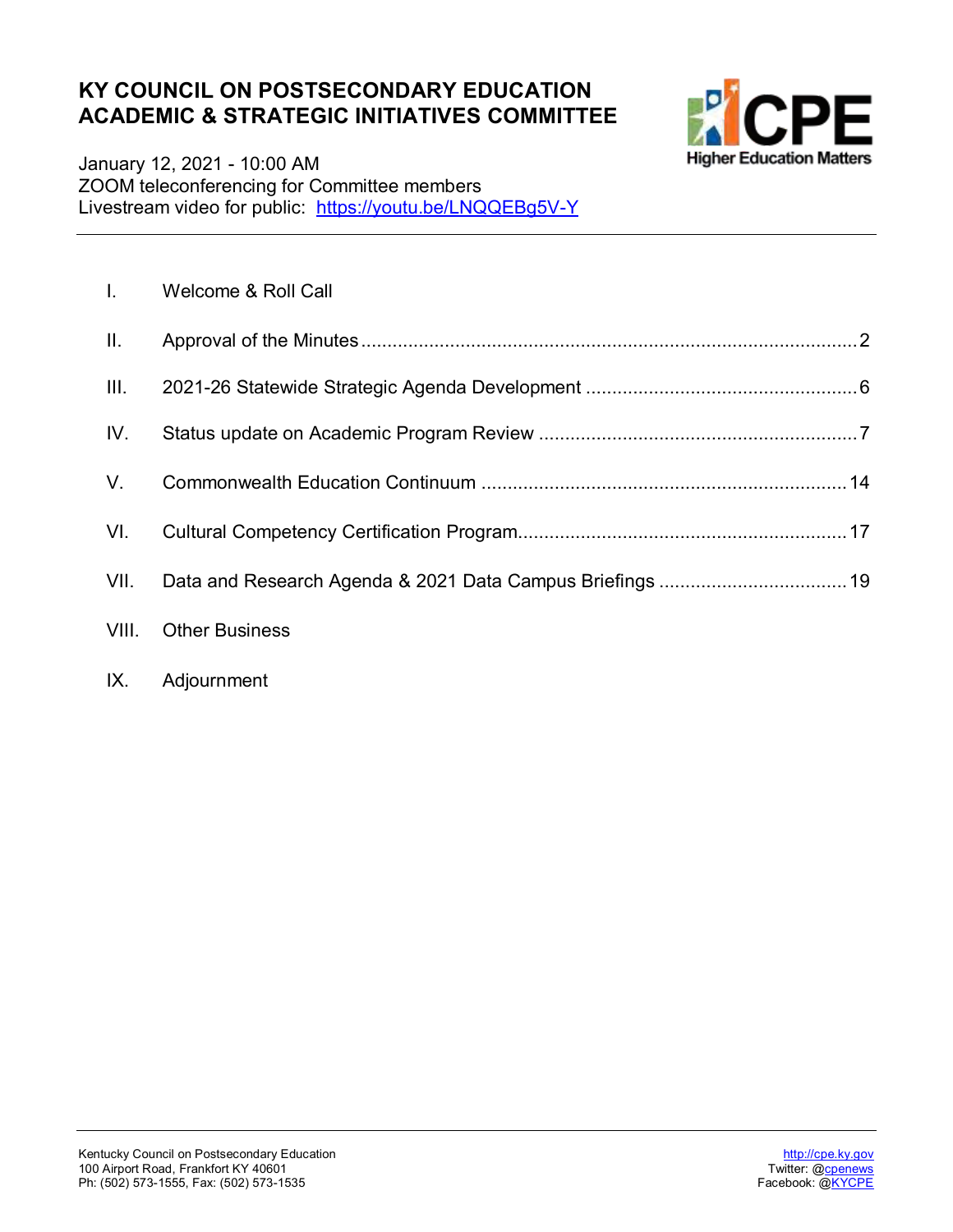#### **DRAFT MINUTES**

Council on Postsecondary Education

| Type: | Academic & Strategic Initiatives Committee                                      |
|-------|---------------------------------------------------------------------------------|
| Date: | October 20, 2020                                                                |
| Time: | 10:00 a.m. ET                                                                   |
|       | Location: Virtual Meeting - Committee members by ZOOM, Public viewing hosted on |
|       | <b>CPE YouTube Page</b>                                                         |

#### **CALL TO ORDER**

The Academic & Strategic Initiatives Committee met Tuesday, August 18, 2020, at 10:00 a.m., ET. Pursuant to Executive Order 2020-243 and a memorandum issued by the Finance and Administration Cabinet dated March 16, 2020, and in an effort to prevent the spread of Novel Coronavirus (COVID-19), the Committee met utilizing a video teleconference. Members of the public were invited to view the meeting virtually on the CPE YouTube page: [https://youtu.be/hUojQP-9Wgk.](https://youtu.be/hUojQP-9Wgk) Committee Chair Lori Harper presided.

#### **ATTENDENCE**

Members were in attendance: Colby Birkes, Benjamin Brandstetter, Lori Harper, Lucas Mentzer, Vidya Ravichandran, and Robert Staat. Council member Kevin Weaver also attended the meeting in an unofficial capacity.

Heather Faesy, CPE's senior associate for Board Relations, served as recorder of the meeting minutes.

#### **APPROVAL OF THE MINUTES**

The minutes of the August 18, 2020 meeting were approved as distributed.

#### **P-20 INITIATIVES AND EDUCATION CONTINUUM RESOLUTION**

Dr. Amanda Ellis, CPE's Associate Vice President of P-20 Policies and Programs, briefed the Council on the joint collaboration and work of the CPE, the Kentucky Department of Education (KDE), and the Kentucky Education and Workforce Development Cabinet (EWDC) surrounding the work to create a cohesive pipeline between K-12, postsecondary education, and the workforce.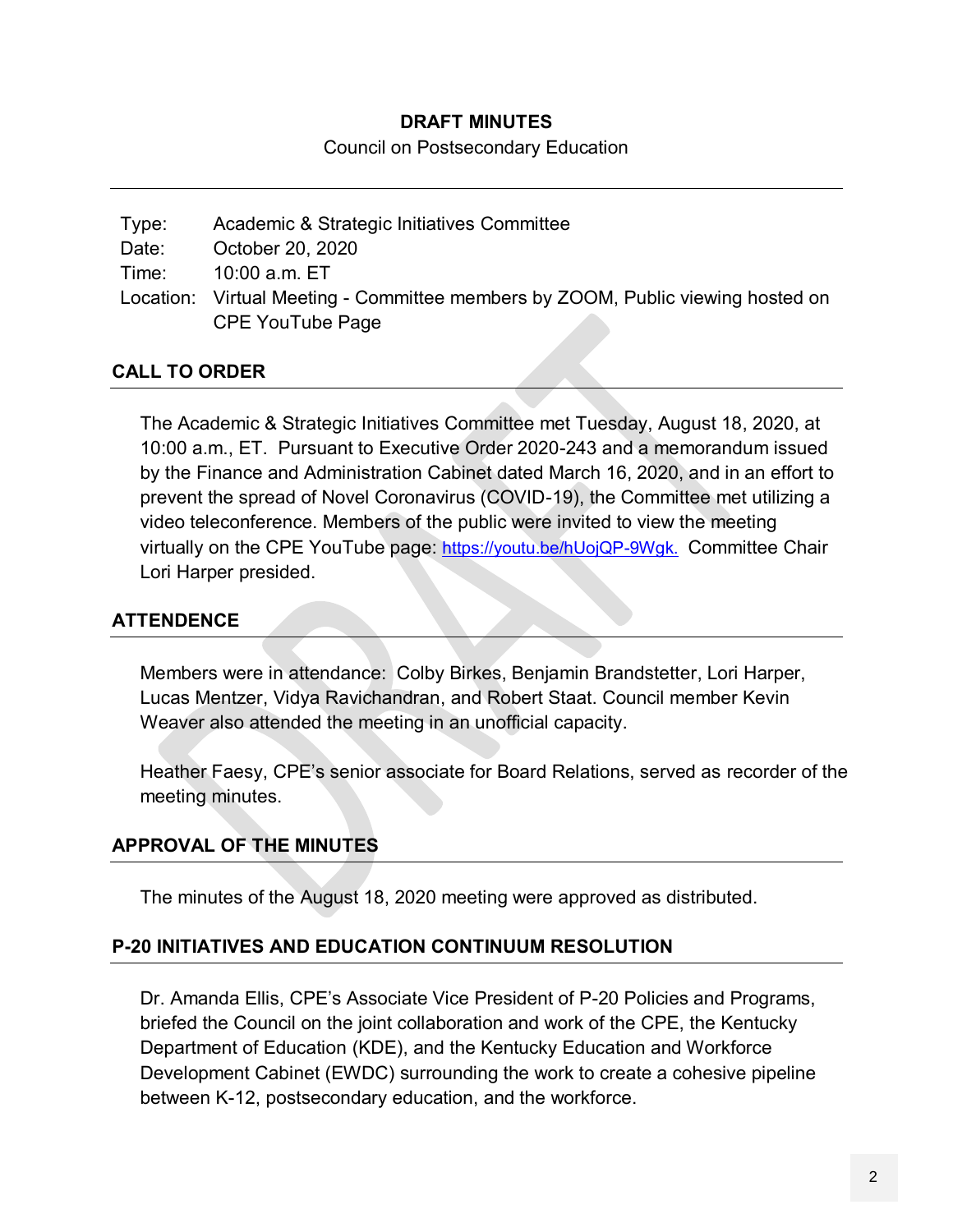Dr. Ellis noted that for students to earn degrees and credentials that lead to sustainable, competitive-wage careers, it is imperative that their educational experience, from preschool through postsecondary education, provides an equitable opportunity to successfully transition to the next level. This can be done by increasing equitable access to a high- quality, diverse teacher workforce, strengthening student and family support for successful transitions, and improving awareness of opportunities to enter higher education to achieve career success.

Dr. Ellis briefed the committee about the new Commonwealth Education Continuum Advisory Committee that was formed with leaders from CPE, KDE, and EWDC as well as other P-20 state and national leaders. The committee will strive to increase equitable access of postsecondary opportunities for all Kentucky students by:

- Increasing and improving the quality and competencies of a diverse teaching workforce;
- Ensuring successful transitions throughout the educational pathway to increase postsecondary enrollment and degree attainment; and
- Increasing student and family access to and awareness of opportunities for students to achieve the necessary degree(s) and credentials to enter the workforce successfully.

Dr. Ellis also presented the resolution surrounding the Education Continuum for adoption by the Committee, and recommended it for final approval by the Council at its November 13, 2020 meeting.

President Aaron Thompson provided additional information regarding the statewide press conference planned for November, the plans for communication the committee's message, and how the Governor will play a role in its work.

Committee members discussed the difficulty of recruiting a diverse teacher workforce and how increasing tuition expenses may impact the ability to recruit teachers especially in rural communities and among low-income students.

MOTION: Ms. Ravichandran moved the Committee approve the proposed Education Continuum resolution, and recommend approval by the Council at its November 13, 2020 meeting. Mr. Brandstetter seconded the motion.

VOTE: The motion passed.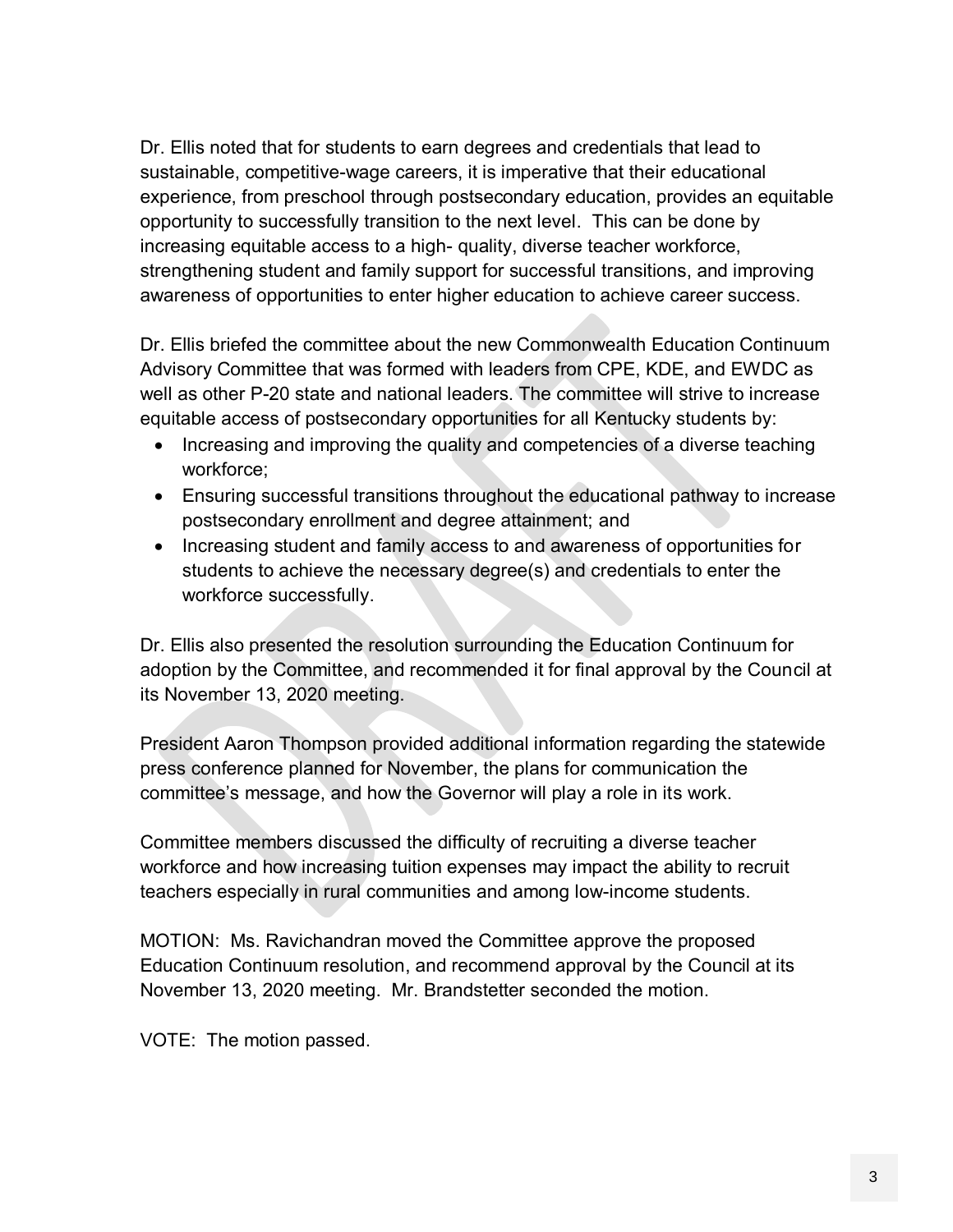#### **ACADEMIC READINESS INDICATORS**

Dr. Ellis discussed the readiness indicators to be implemented for the 2021-22 academic year and the status of the development of the 2022-23 academic readiness indicators.

- Academic Year 2021-22: Circumstances surrounding the COVID-19 pandemic have made the administration of the standardized tests listed on the College Readiness Indicators more difficult, and even impossible, in some instances. Because of this unusual situation, institutions were permitted to implement their own methodologies to determination readiness and placement during the 2020- 21 academic year. Due to the continuing pandemic circumstances, the same procedure was put in place for the 2021-22 academic year.
- Academic Year 2022-23: CPE staff have begun working with campus representatives on academic readiness indicators for the academic year 2022- 23. Because students may continue to have difficulty taking standardized tests, CPE staff and institutions are looking at other measures of academic readiness, such as high school GPA. CPE staff will continue to analyze data, research various potential indicators, and plan to bring the proposed indicators for AY 2022-23 to the Committee at its March 23, 2021 meeting.

#### **DATA PORTAL AND TRANSFER DASHBOARD OVERVIEW**

Mr. Travis Muncie, CPE's Director of Data, Research and Advanced Analytics, provided an overview and walk through of the new look and navigation of the updated data portal. Specifically, he showcased the newly-released Transfer dashboard and demonstrated how members of the public and easily access transfer counts, retention rates, transfers by major, and attaining GPA after graduation.

#### **BUILDING A STUDENT SUCCESS NETWORK: CPE'S COLLABORATION AND COMMUNICATION EFFORTS**

Ms. Stephanie Mayberry, CPE's Director of Student Success, provided an overview of the communication and collaboration efforts undertaken in 2020 in the area of student success.

 Touchbase Tuesdays – These provide a weekly forum space for discussions among the faculty and student leaders on a variety of topics, such as student engagement, diversity and inclusion during COVID-19, mental health and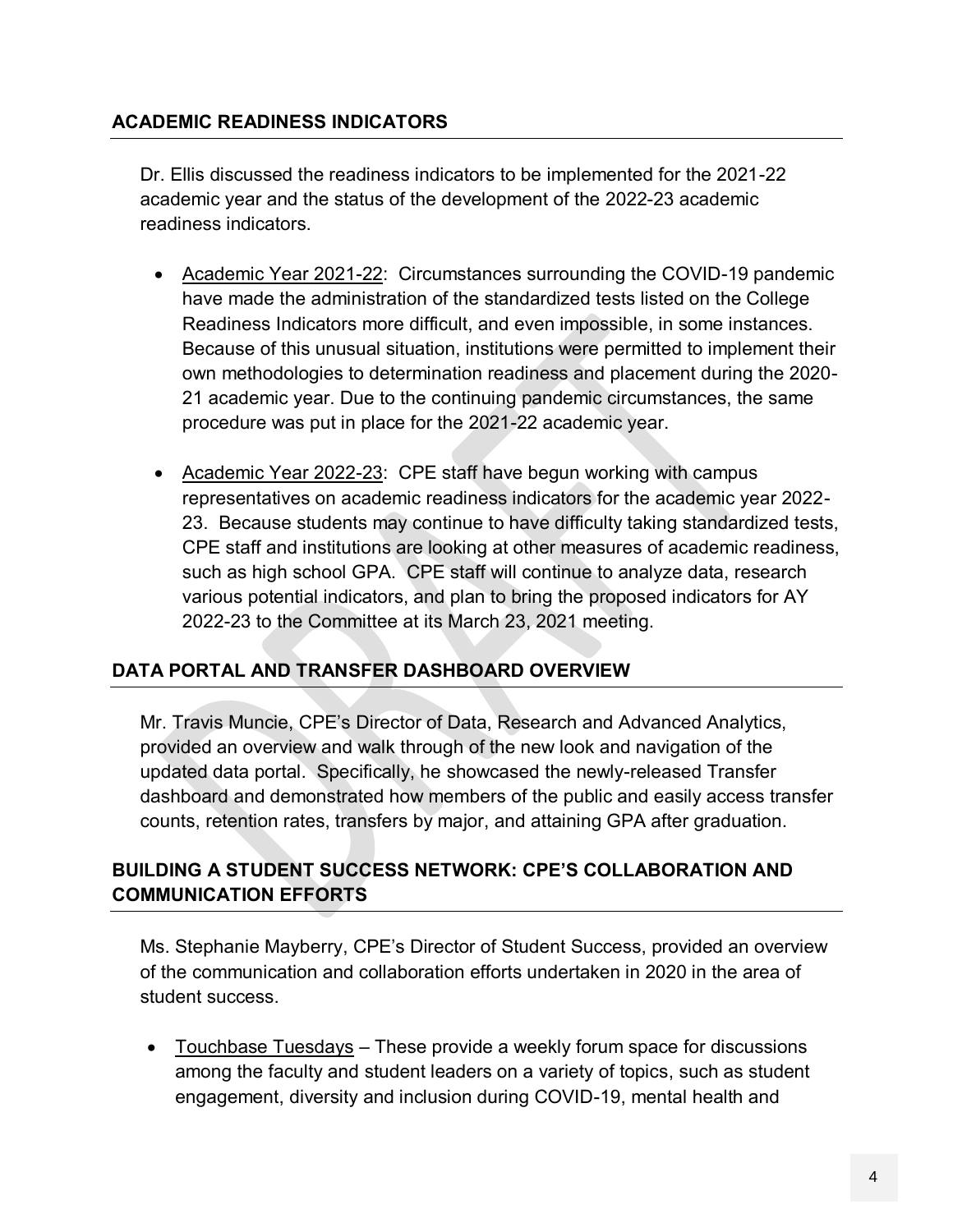COVID-19, the importance of career services during the pandemic, and balancing remote work with virtual learning.

- Faculty Advisory Network Announced in October 2019, this is a group of 13 members from both public universities and community and technical colleges, with the purpose to convey their perspectives on state-level policies and initiatives and advise President Thompson on matters of interest to the faculty. Members will also serve as a conduit of information between CPE and their institutions.
- Student Advisory Group Formed in July 2020, this group is make up of 22 students with representation from each of Kentucky's 4-year public universities, and several of the 2-year KCTCS institutions to offer diverse perspectives on student concerns and policies in higher education.

#### **ADJOURNMENT**

The Academic & Strategic Initiatives Committee adjourned at 11:00 a.m., ET.

*MINUTES REVIEWED AND APPROVED BY THE COMMITTEE: \_\_\_\_\_\_\_\_\_\_\_\_*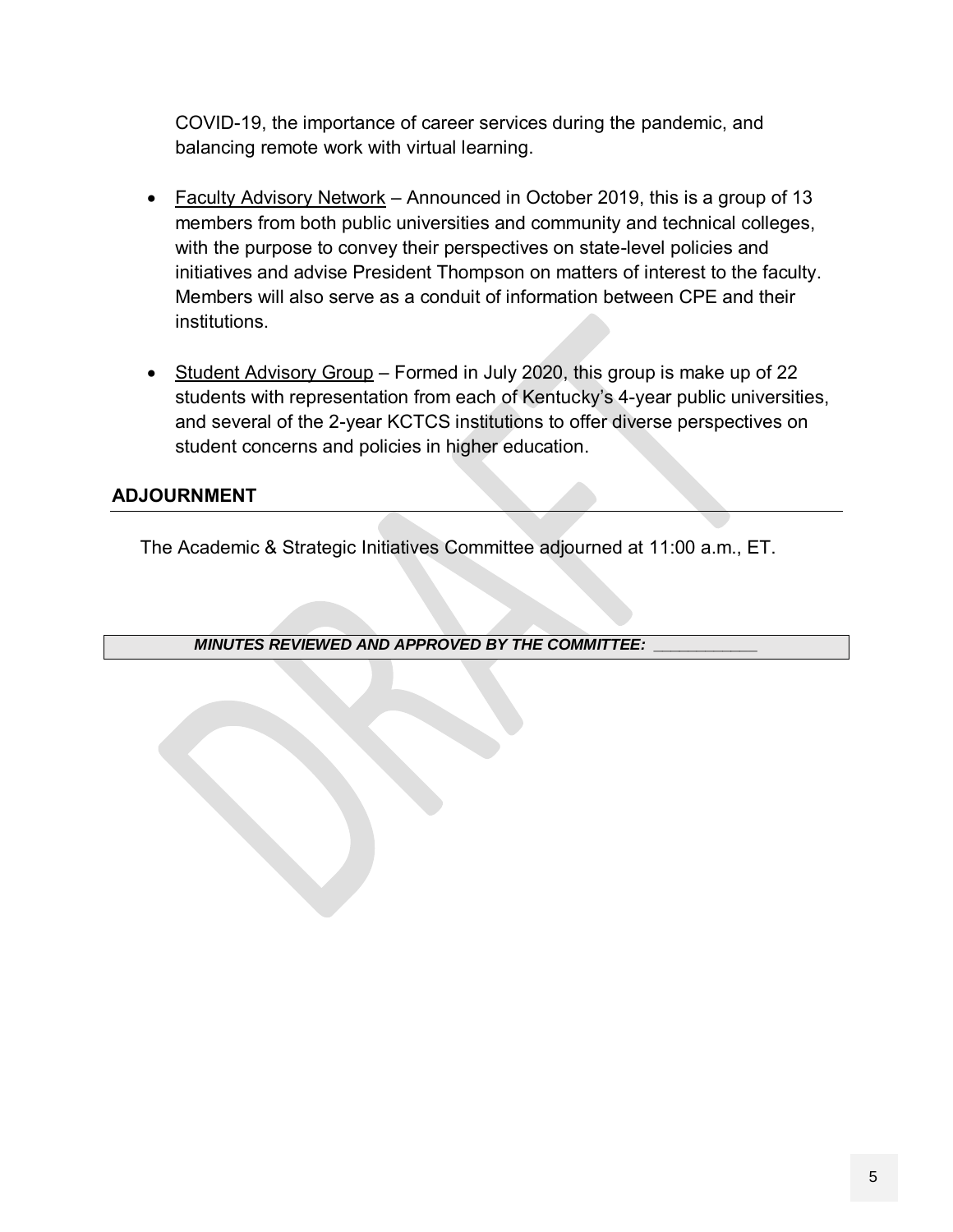|  | TITLE: 2021-26 Statewide Strategic Agenda Development |  |
|--|-------------------------------------------------------|--|
|--|-------------------------------------------------------|--|

| <b>DESCRIPTION:</b> | Staff will discussed the development plans of the next statewide strategic |
|---------------------|----------------------------------------------------------------------------|
|                     | agenda.                                                                    |

**PRESENTERS:** Lee Nimocks, CPE's Chief of Staff and Vice President

#### **BACKGROUND INFORMATION**

The CPE is directed by KRS 164.020 to develop a statewide strategic agenda for the public postsecondary education system and revise it on a regular cycle. The agenda identifies statewide priorities and a vision for long-term economic growth by improving the education and skill levels of Kentucky's workforce. The agenda sets performance goals for students and institutions that reflect high expectations and standards, emphasizes continuous improvement, and supports technology-based solutions and innovative practices.

In late 2016, CPE approved the latest statewide agenda, "Stronger by Degrees: A Plan to Create a More Educated and Prosperous Kentucky," which is effective through 2021. The agenda focuses on three major policy areas - Opportunity, Success, and Impact - and outlines statewide objectives and strategies the system will pursue to increase postsecondary participation, completion, and the impact of public colleges and universities on our workforce and economy. Additionally, to make Kentucky more competitive on the national stage, the agenda advances an overarching education goal - that 60% of Kentucky adults will have a high value postsecondary certificate or degree by 2030.

#### **PLANNING PROCESS FOR 2021-26 AGENDA**

CPE has engaged the EKU Facilitation Center to help support the process with CPE's ASI Committee overseeing the overall development of the agenda. The winter/early spring will be devoted to information gathering from key constituencies, including the CPE board, presidents, provosts, chief business officers, and other campus peer groups. Input also will be solicited from campus board leadership, other state partners and agencies, parents, students, employers, faculty and other higher education stakeholders. Staff also will review key state performance data, and trends/best practices from other states. Specific policy and metrics committees with campus and board membership may also be formed to address technical needs.

The development process is anticipated to take 6-9 months, with the Council reviewing the final version for approval at its fall 2021 meeting.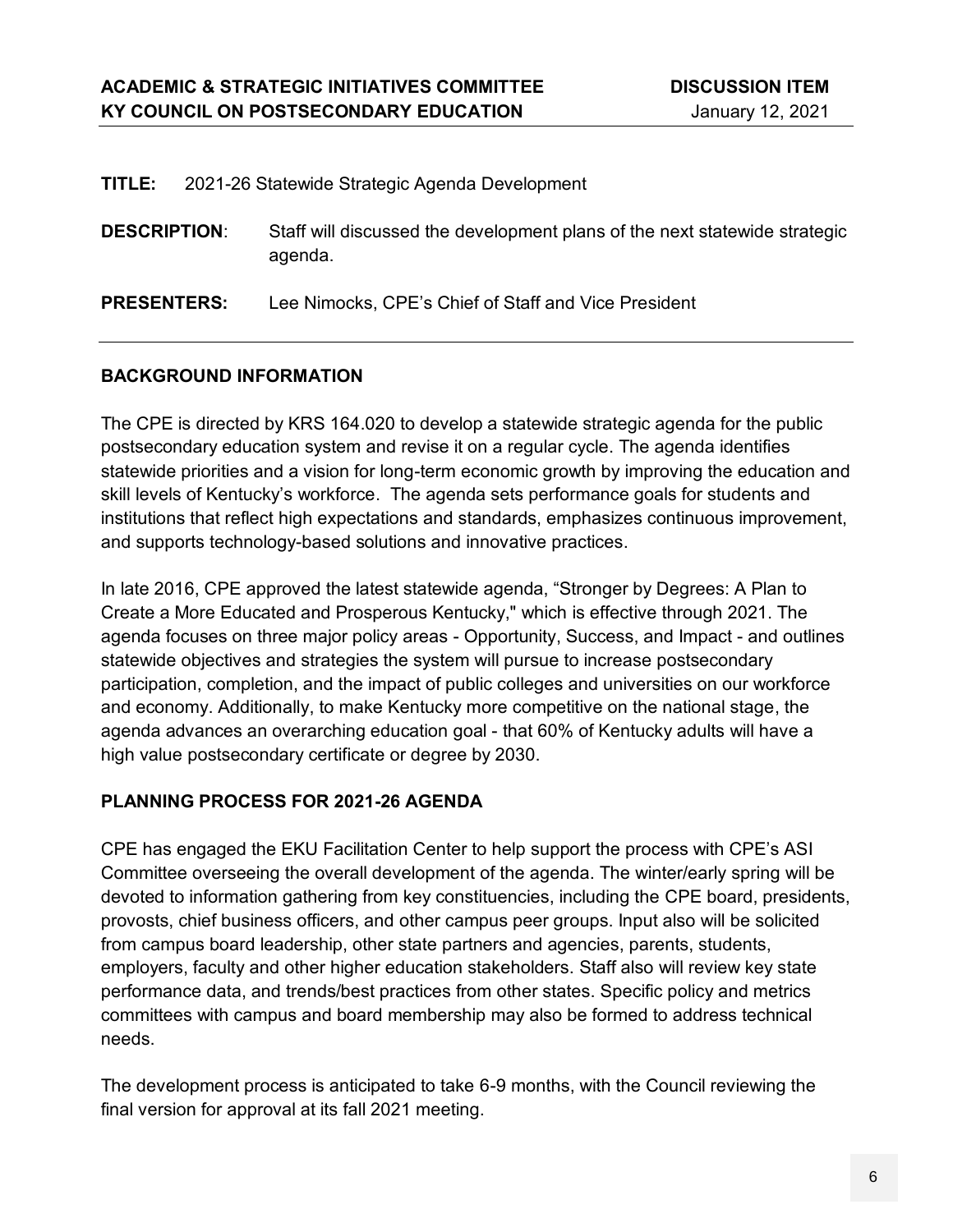



# **Statewide Academic Program Review**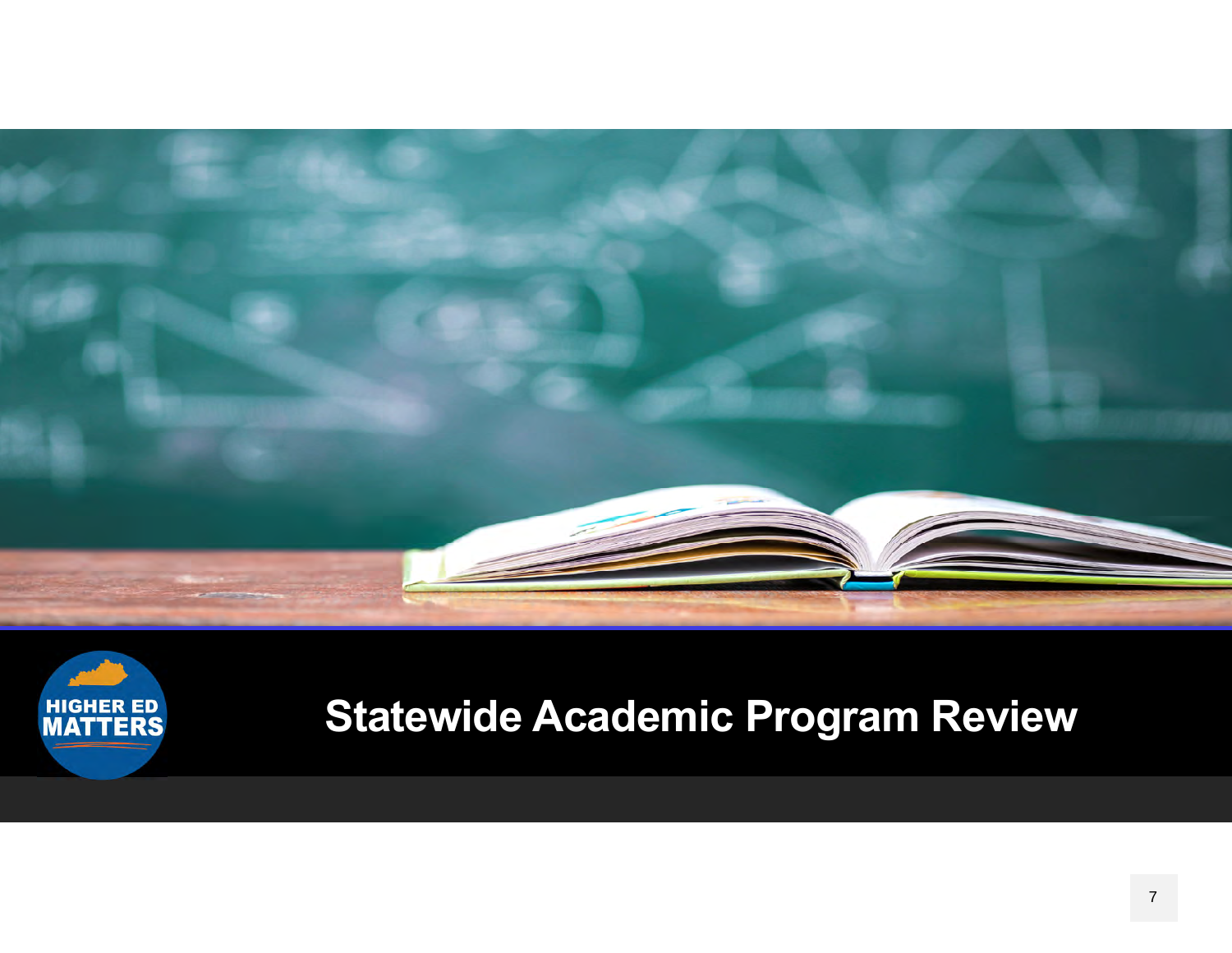### **HIGHER ED**<br>**MATTERS Purpose of Program Review**

| <b>Institutional Level</b>           | <b>State Level</b>                                               |
|--------------------------------------|------------------------------------------------------------------|
| Continuous improvement               | Continuous improvement                                           |
| Alignment with institutional mission | Alignment with institutional mission and state<br>strategic plan |
| Student learning/faculty research    |                                                                  |
| Viability                            | Efficiency                                                       |
| Accreditation                        | Unnecessary duplication                                          |

#### **State‐level program review complements the institutional program review process.**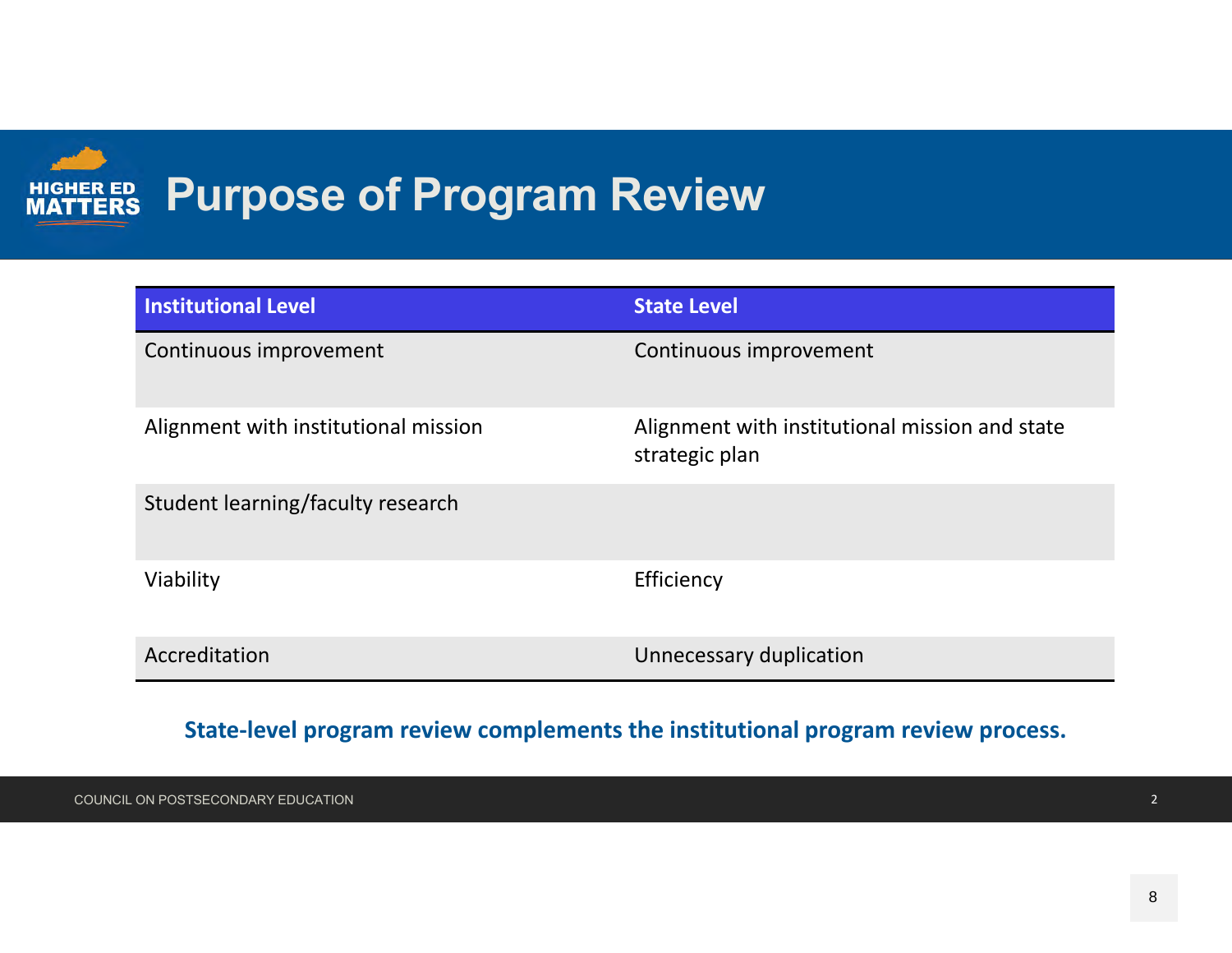

## **Criteria for Statewide Program Review**

| <b>Criteria</b>                        | <b>Measurement</b>                                                                                                                                                                 |
|----------------------------------------|------------------------------------------------------------------------------------------------------------------------------------------------------------------------------------|
| Consistency with institution's mission | Faculty/administration evaluation                                                                                                                                                  |
| Alignment with statewide plan          | SUCCESS. How can Kentucky increase degree and certificate completion, fill<br>workforce shortages, and guide more graduates to a career path?                                      |
| Unnecessary duplication                | Multiple institutions<br>Student and market demand in 40 <sup>th</sup> percentile or lower<br>Low or negative contribution margin<br>Fewer than 40 enrollees and trending downward |
| Efficient program delivery             | Faculty/administration discussions using Gray Associate's Program<br>Evaluation System and its Program Economics System or institutional cost<br>data                              |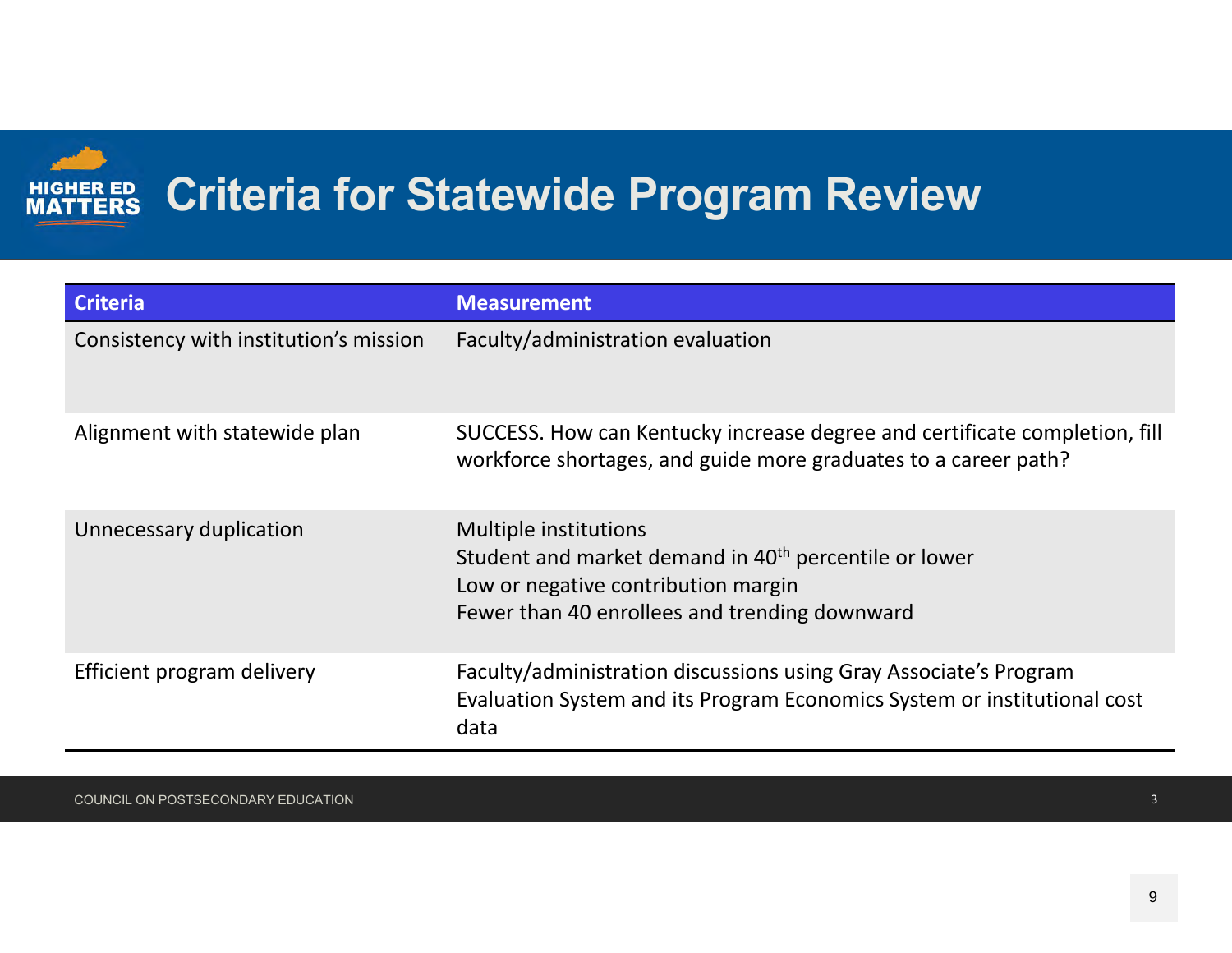

## **Statewide Program Review Process**

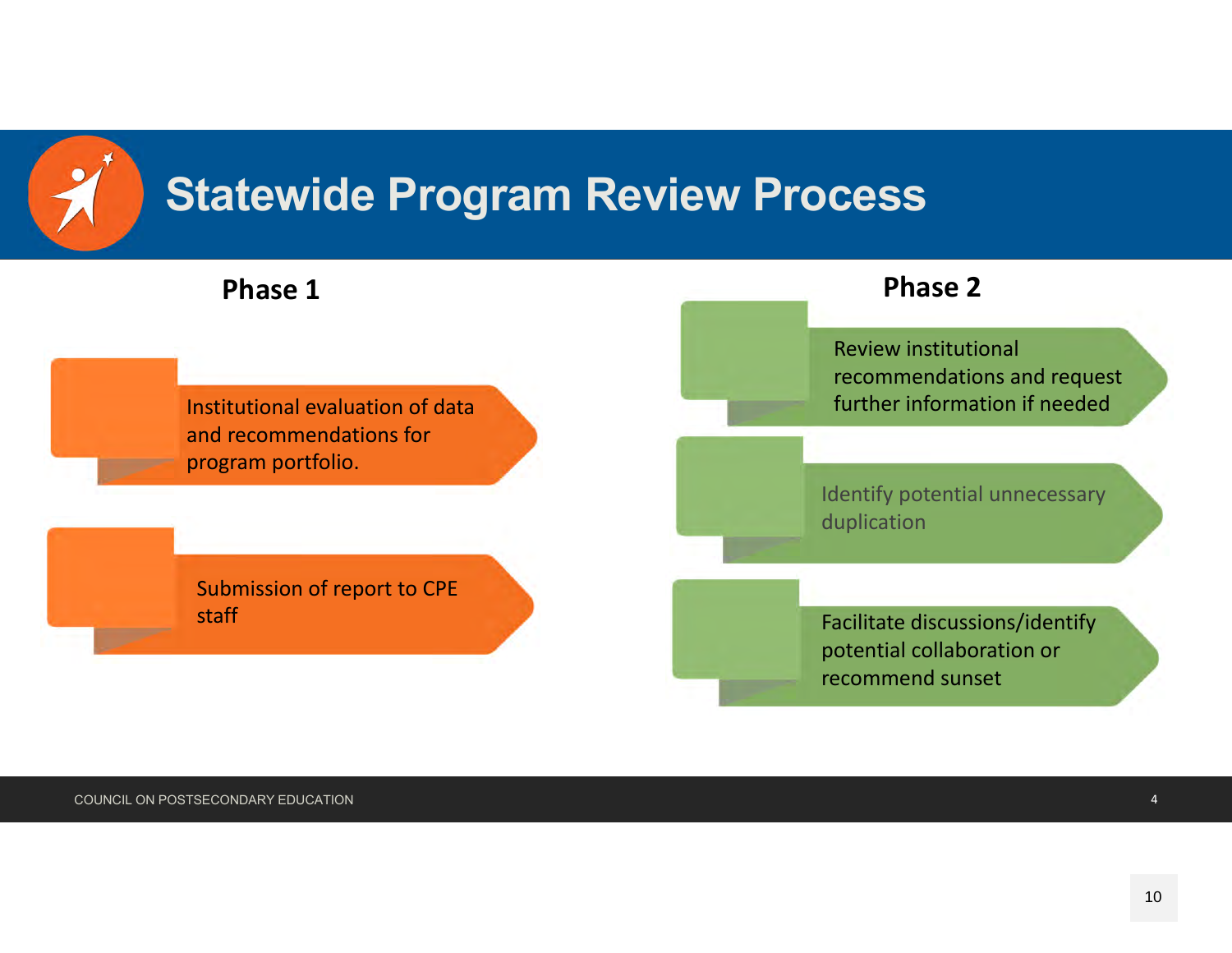

# **Phase 1: Things to Know**

Statewide process is a datainformed, not data-driven, decision process.

Data reflect a certain point in time, and not trend data.

Data must be used in context with institutional program knowledge.



Institutions look at programs as portfolios. Not all programs will be superstars.

Institutions also look at faculty research, student learning and accreditation requirements.

This was a one-time, extensive, laborintensive process to establish a baseline statewide portfolio.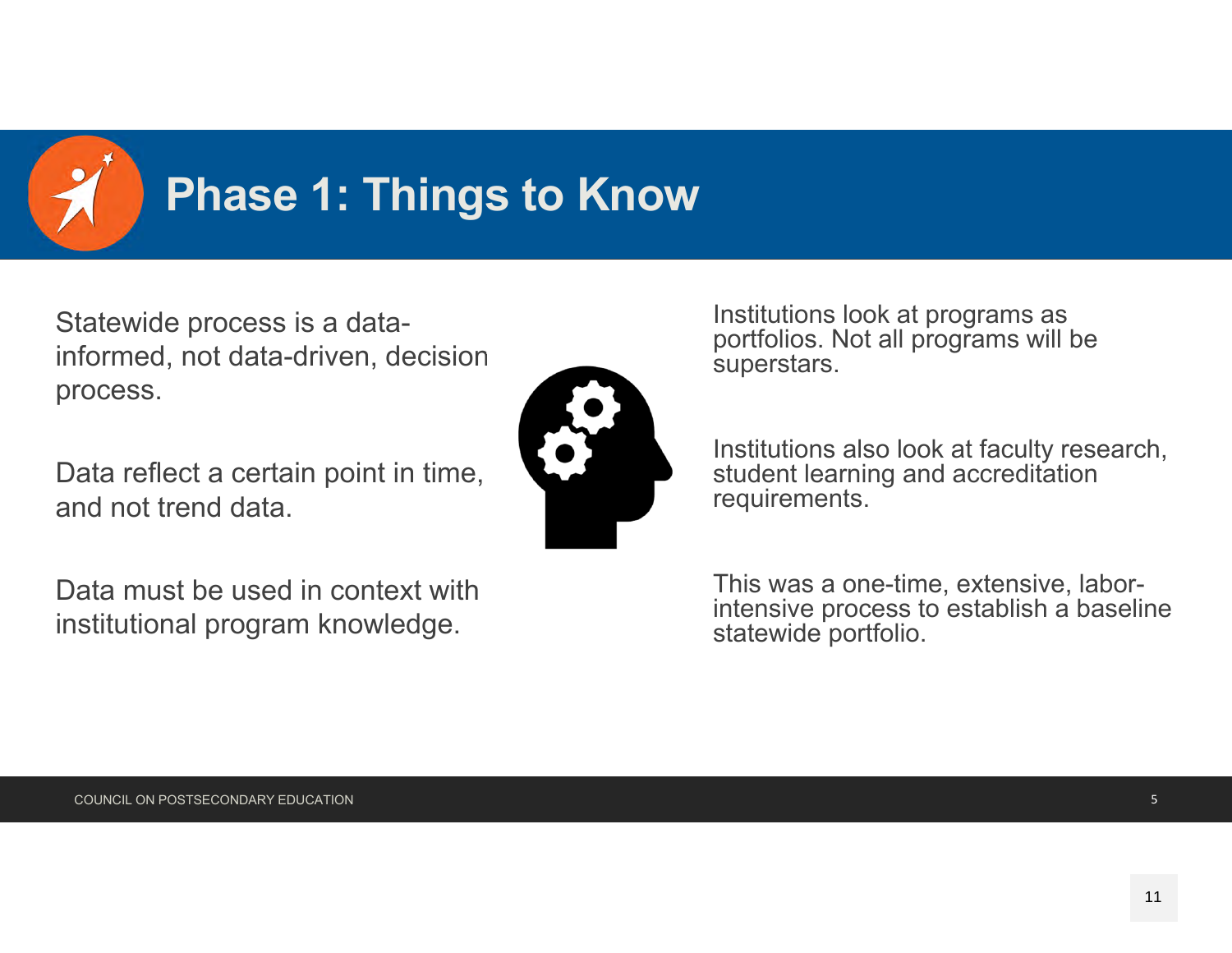

## **Phase 2: Things to Know**

Closing <sup>a</sup> program is the last course of action after pursuing improvement and collaborative opportunities.

Costs are best measured at the course, not program level. Closing <sup>a</sup> program may not save money.



CPE looks at patterns across institutions, thus helping institutions put their programs in context.

CPE can identify statewide needs and opportunities and how each institution can contribute.

The goal is continuous improvement and statewide portfolio optimization.

CPE can promote innovation and creativity in the program review process.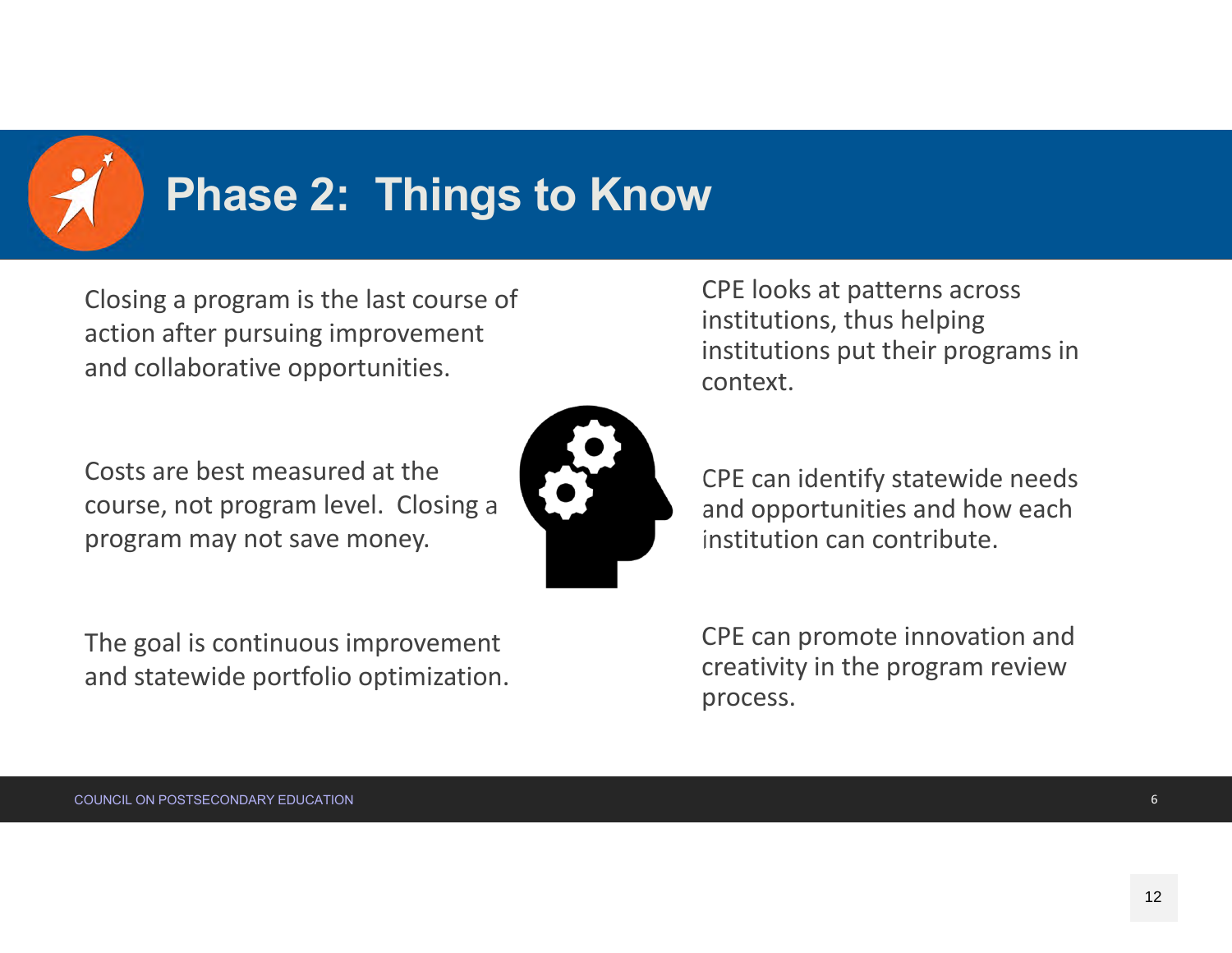## Questions and Discussion

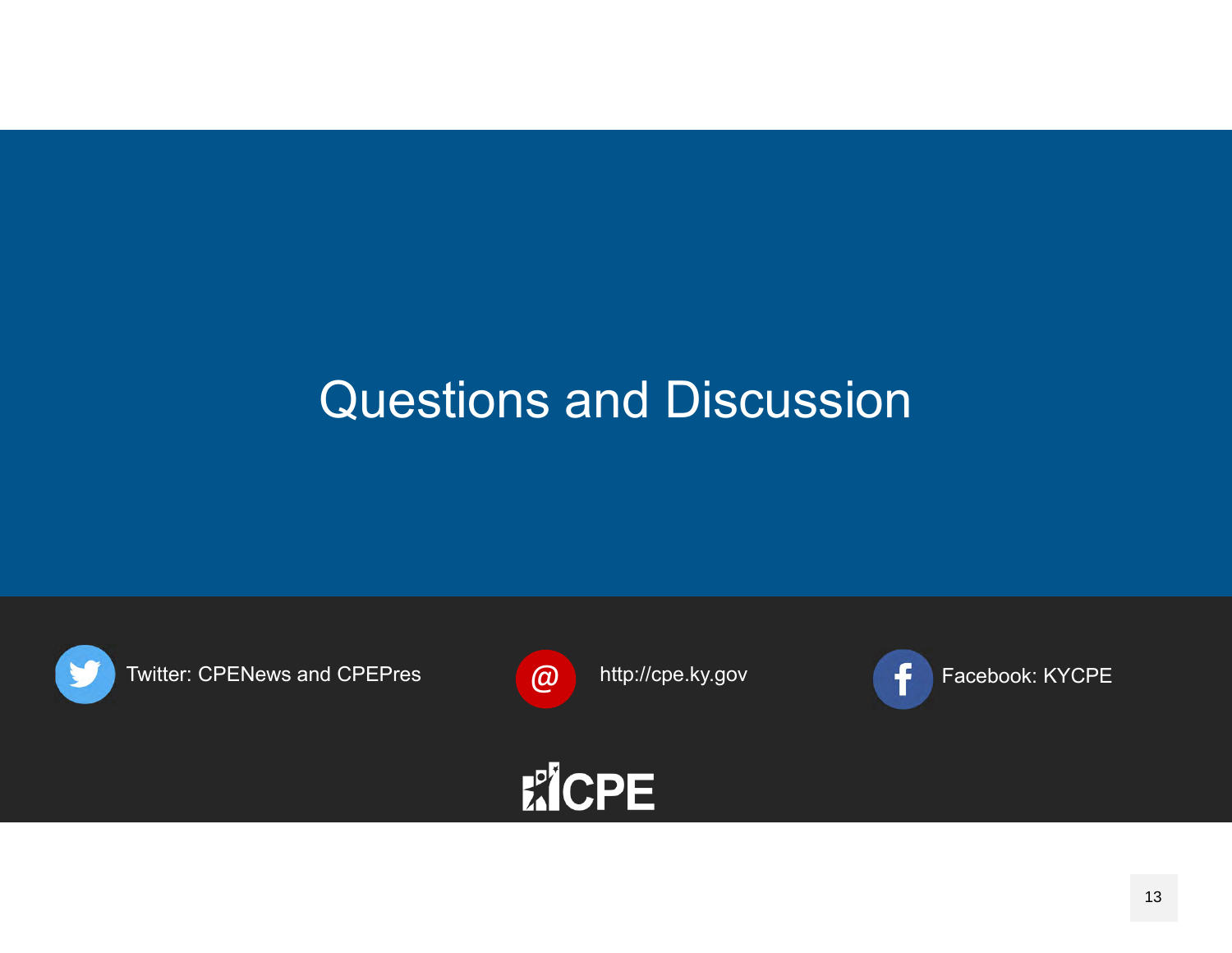| TITLE:              | Commonwealth Education Continuum                                                                           |
|---------------------|------------------------------------------------------------------------------------------------------------|
| <b>DESCRIPTION:</b> | CPE staff will provide an update on the work occurred thus far on<br>the Commonwealth Education Continuum. |
| <b>PRESENTER:</b>   | Amanda Ellis, CPE's Associate Vice President of P-20 Policies and<br>Programs                              |

#### **SUPPORTING INFORMATION**

In order for students to earn degrees and credentials that lead to sustainable, competitive-wage careers, it is important that their educational experience, from preschool through postsecondary education, provides an equitable opportunity to successfully transition to the next level.

CPE recognizes the moral imperative to strengthen the education pipeline and is committed to collaborating with the Kentucky Department of Education (KDE) and the Education Workforce and Development Cabinet (EWDC) to increase equitable access to a high- quality, diverse teacher workforce, strengthen student and family support for successful transitions, and improve awareness of opportunities to enter higher education to achieve career success.

The Commonwealth Education Continuum (CEC) was announced during a press conference on November 17, 2020 by Governor Beshear, Lt. Governor Coleman, President Thompson, and Commissioner Glass. The CPE and KBE approved the CEC resolution in December. Twenty-six members representing pre-school through the workforce were invited to serve and will be announced soon.

The first CEC meeting will take place on January 27 at 1:00 PM ET. A follow up report from the January meeting will be shared with the ASI in March.

#### **Planned Postsecondary Portal**

As part of these efforts to strengthen the educational pipeline in Kentucky, CPE will be revisiting one of the board's priority projects. At the 2019 CPE retreat, board members identified the need for state-level tools to facilitate pathways between K-12 and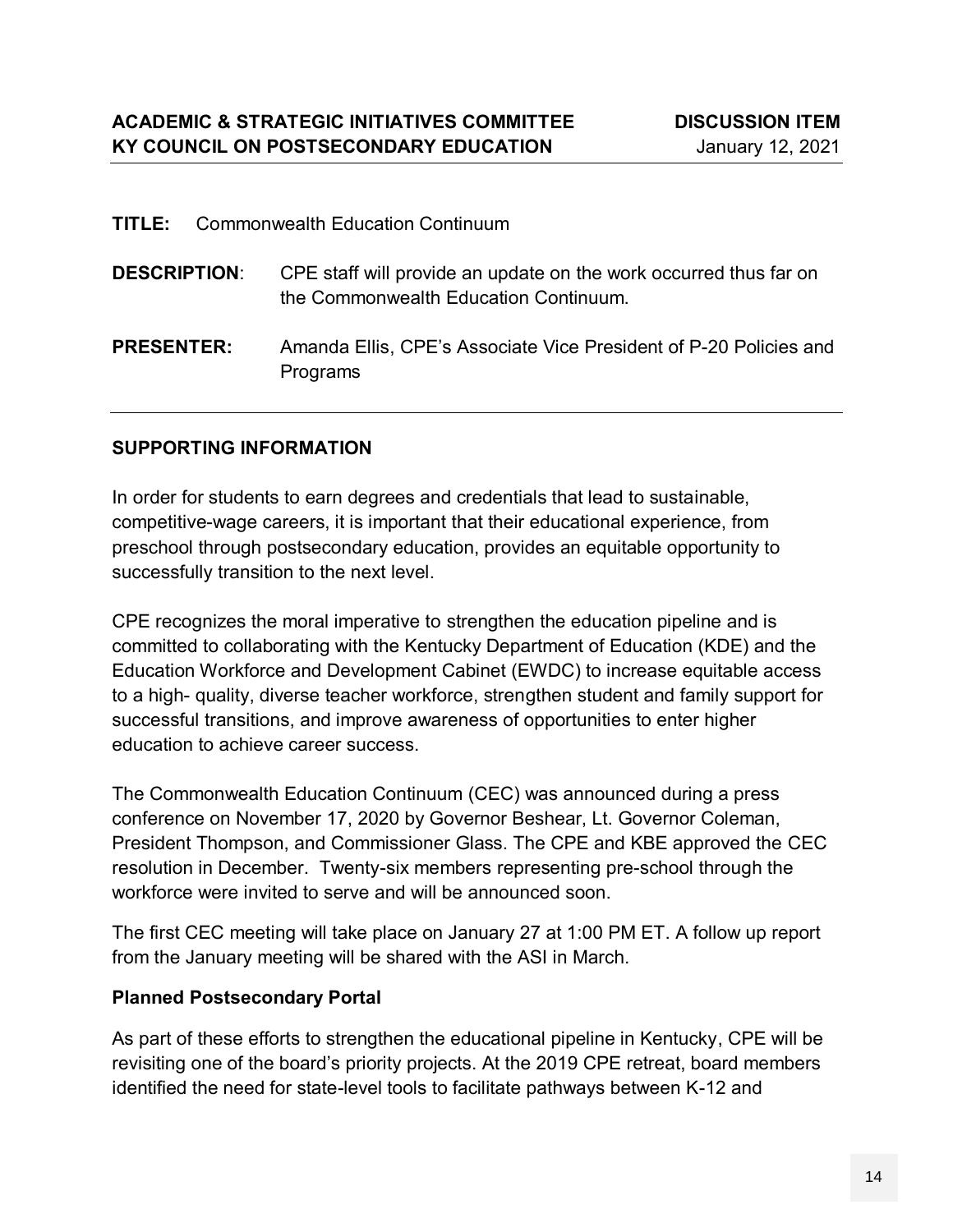postsecondary education as one of their top priorities. Members were particularly interested in the development of a multifunctional on-line portal to help Kentucky students navigate the often complicated transition between secondary and postsecondary education, as well as to support non-traditional students seeking to finish programs, reskill, or shift careers.

Kentucky's planned online postsecondary portal will provide students and families with resources and information to guide them through college and career planning and prepare for and pay for college. The portal will be a one-stop-shop for middle and early high school students who are starting their college and career explorations; juniors and seniors who are beginning the application process and are narrowing their focus; students who need guidance about transferring credit from one campus to another; working adults looking for additional education to advance in their careers; and veterans seeking college credit for military service. The interactive site also will support high school counselors, college admissions officers, and academic advisors as they assist students in navigating from one level of education to another.

Staff estimates that the new portal will require at least \$500,000 in non-recurring funds to support platform and mobile application development, security, database development, accessibility, integration with other resources, and content development. Additional recurring funds are needed to support site maintenance, regular content upgrades, and additional development. For the past two state budget cycles, CPE has requested funds from the General Assembly to support the development of the state portal but we have not been successful. The General Assembly will consider a similar CPE request during the current legislative session. CPE staff will bring alternative funding strategies to the Executive Committee if legislative efforts are not successful.

#### Project Scope and Deliverables

Phase 1: Secure web domain and social media accounts and begin building a basic site with searchable info based on demographics of user that links to existing websites. Create a communications calendar with weekly and monthly promotions (FASFA and college application deadlines). Launch 1.0 of the website, and build brand recognition and search engine optimization (SEO) capital through a small-scale marketing campaign.

Phase 2: Build 2.0 of the website that has a database mainframe to include logic technology (a K-12 student would see different education and grant/scholarship options than an adult learner due to dual credit and KEES options). Work with high schools, colleges, KYStats, and KHEAA to populate backend data. Gather success stories of Kentucky graduates, especially first generation and underserved students. Use success stories in advertising and social media campaigns.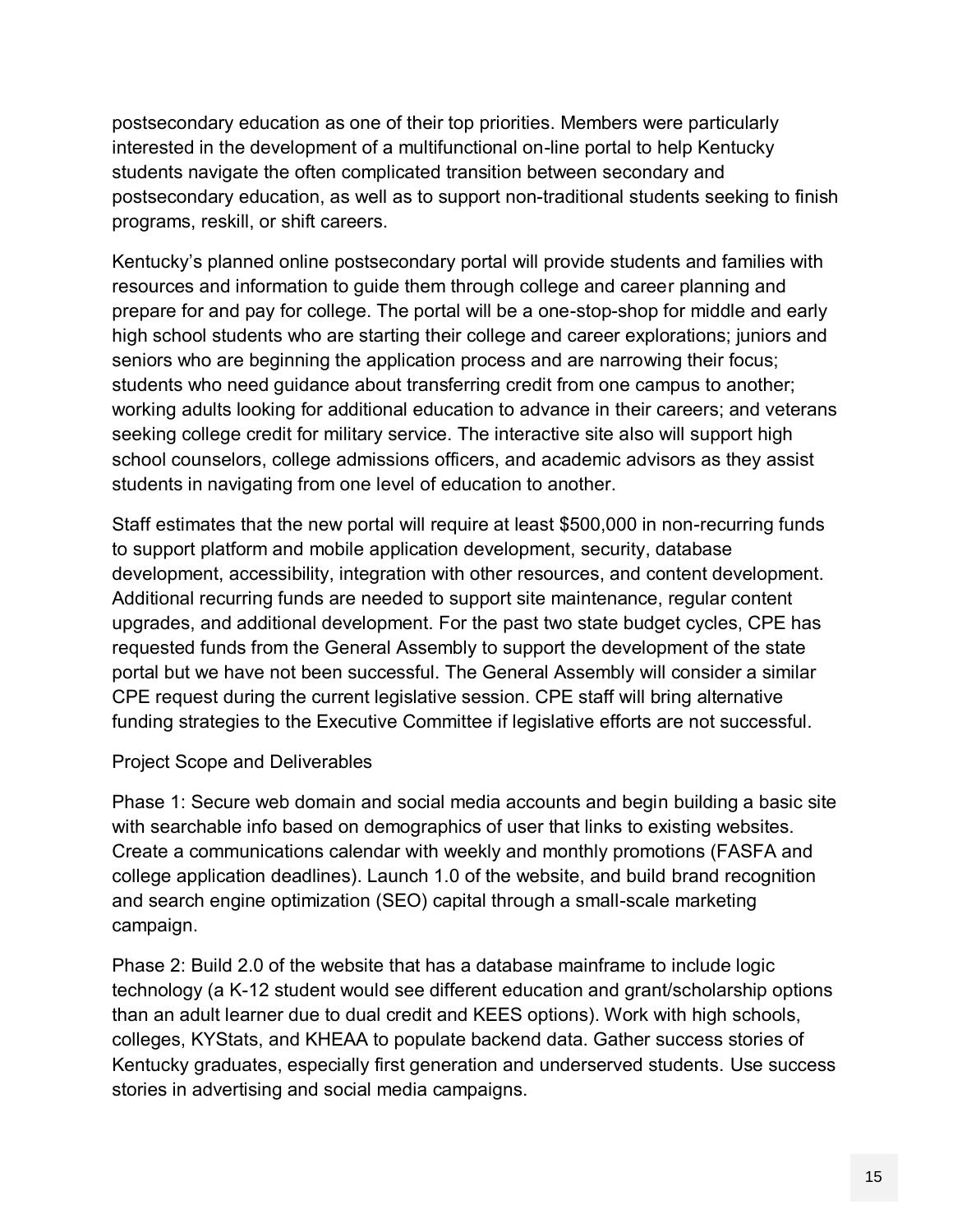Phase 3: Launch 2.0 of the website with a large-scale marketing campaign and direct outreach to schools, adult learning centers, veterans' affairs offices, parent groups, etc. Plan branded college/career events at schools and community centers. Continuous improvement of website, adding new career/college info, scholarships, success stories, etc.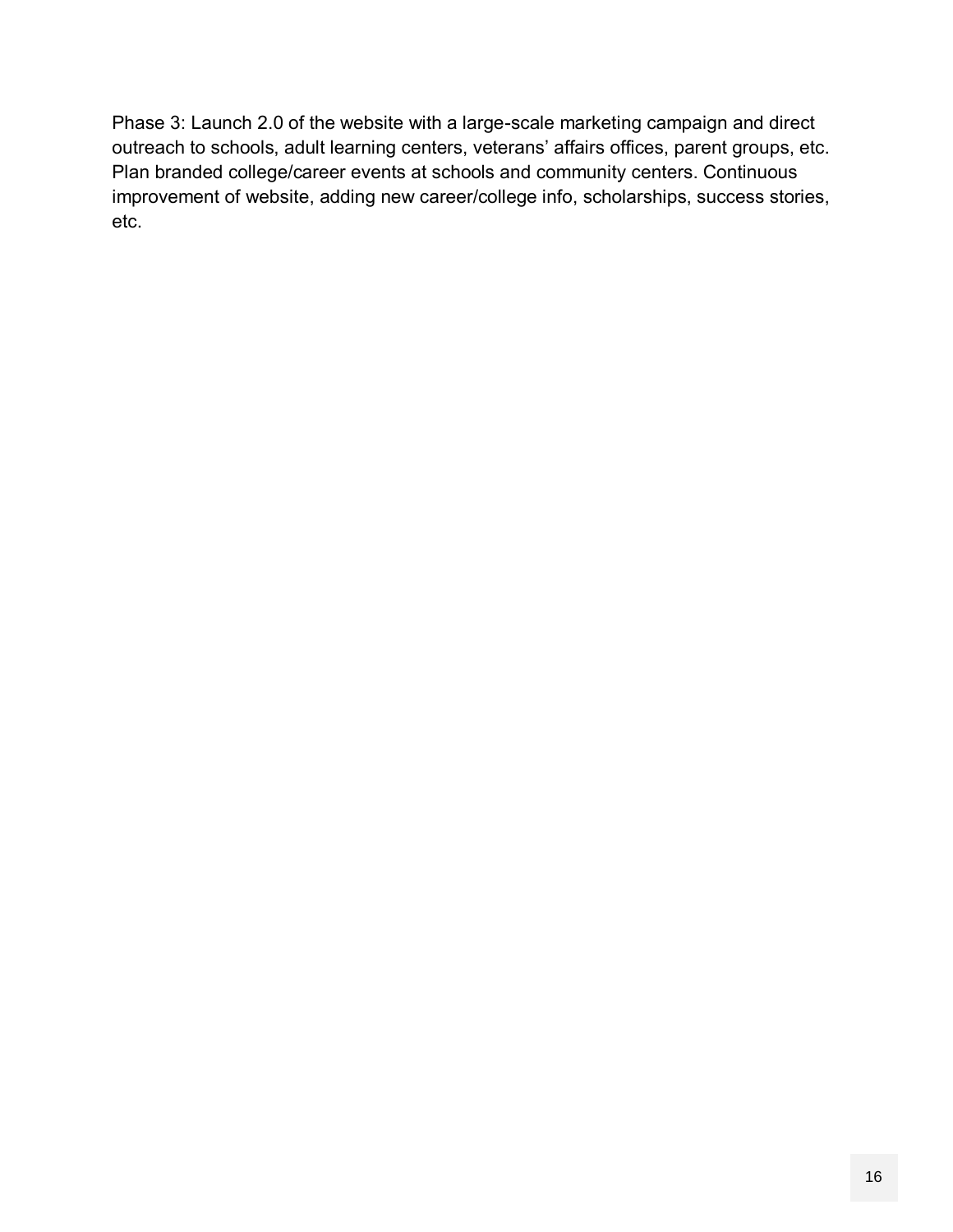| TITLE:              | <b>Cultural Competency Certification Pilot Program</b>                                           |
|---------------------|--------------------------------------------------------------------------------------------------|
| <b>DESCRIPTION:</b> | Staff will present the Cultural Competency Certification Framework,<br>currently in development. |
| <b>PRESENTER:</b>   | Dawn Offutt, CPE's Director of Diversity, Equity and Inclusion                                   |

#### **BACKGROUND INFORMATION**

The Kentucky Public Postsecondary Education Policy for Diversity, Equity & Inclusion states that in order to live and thrive on a diverse campus and in an increasingly diverse world, students, faculty, and staff must become culturally competent.

Cultural competency provides individuals with the knowledge, skills, and attitudes to increase their effectiveness in relating across cultural differences and prepares them for life in increasingly diverse domestic and international environments. As part of their plans for diversity, equity, and inclusion, institutions must implement initiatives designed to increase the cultural competence of students, faculty, and staff.

#### **CERTIFICATION FRAMEWORK**

Based on the A4 Model of Cultural Competence, the certification has four categories:

- 1. Awareness (A1) Goal: Through on-going self-reflection, individuals will develop a better understanding of who they are, become more aware of human diversity and demonstrate a respect for the dignity of others. Learning outcomes include:
	- a. To define and differentiate key terms related to diversity
	- b. To increase self-awareness by defining one's own identity and comparing/ contrasting one's identity with others
- 2. Acknowledgement (A2) Goal: Through on-going self-reflection, individuals will recognize that power and privilege influence relationships on interpersonal, intergroup, and institutional levels and consider how they may have or have not been affected by those dynamics. Learning outcomes include:
	- a. To discuss how our identities impact those with whom we interact
	- b. To define intersectionality and explore how our identities are influenced by several cultural categories
	- c. To explore the concept of privilege and acknowledge our individual privileges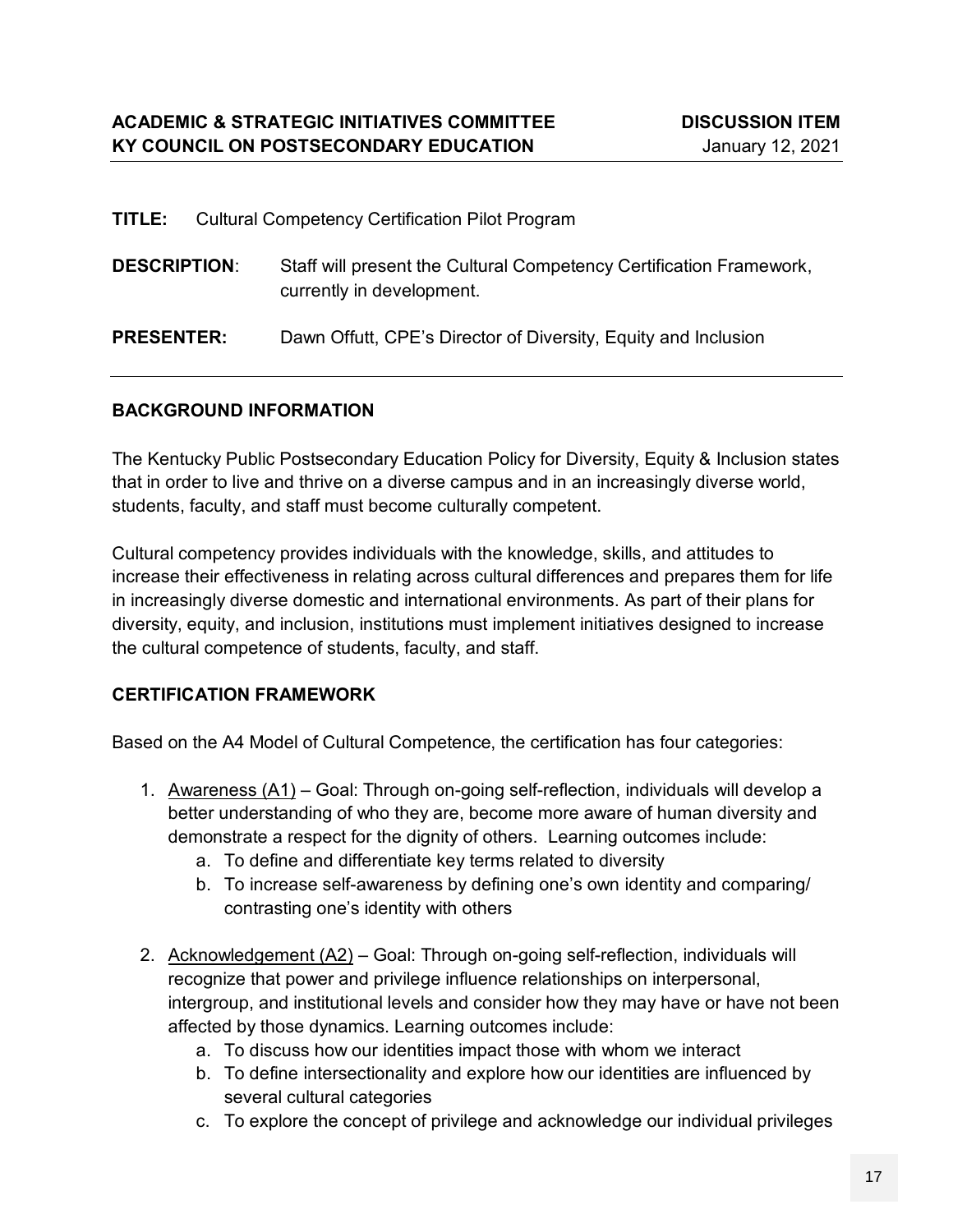- 3. Acceptance (A3) Goal: Through on-going self-reflection, individuals will demonstrate a continual openness to ideas, beliefs, and practices that challenge their own worldview and moves them to embrace a broader perspective. Learning outcomes include:
	- a. To identify one's personal biases and how they shape one's worldview
	- b. To explore the concept of microaggressions and how they can impact members of different cultural groups
	- c. To explore opposing views that challenge one's assumptions and beliefs (e.g., demographics, religion, politics)
- Action (A4) Goal: Through on-going self-reflection, individuals will be able to communicate in ways that indicate an acceptance of and appreciation for individuals different from themselves and recognize their own responsibility in leading and promoting equity and justice in a global society. Learning outcomes include:
	- a. To authentically express one's individual experiences that honors self without condemning others
	- b. To effectively communicate within and across cultures to foster and sustain open dialogue and navigate difficult conversations
	- c. To develop a plan that integrates awareness, acknowledgment and acceptance into a model of action that identifies next steps for leading and promoting justice in a global society.

#### **TYPES OF CREDENTIALS THAT MAY BE OFFERED**

Micro-credentials are currently in development. There will a set minimum standard to begin the program, and students can opt to "stack" credentials by completing them in order, or "cluster" credentials by choosing the credentials to earn after completing the minimum standard.

#### **NEXT STEPS**

- Finalize the Cultural Competence Certification Proposal Process for institutions
- Develop Rubric for Proposal Assessment
- Flesh out professional development/certification for faculty and staff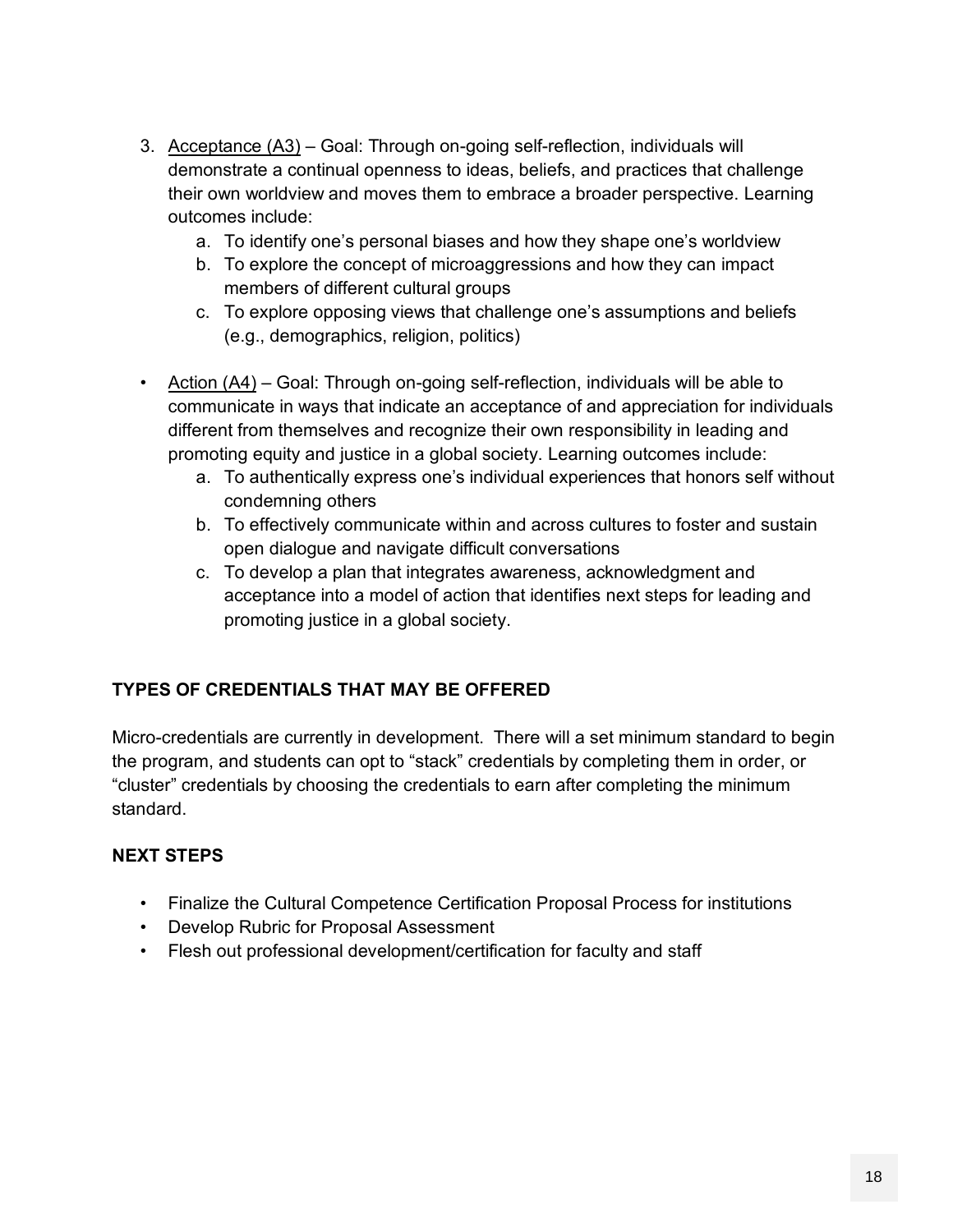#### **TITLE:** Data and Research Agenda & 2021 Data Campus Briefings

| <b>DESCRIPTION:</b><br>CPE staff will present an update on CPE's Data, Research and |                                                                     |
|-------------------------------------------------------------------------------------|---------------------------------------------------------------------|
|                                                                                     | Advanced Analytics for the spring of 2021 and describe the plan for |
|                                                                                     | the annual campus data briefings on January 28-29, 2021.            |

#### **PRESENTERS:** David Mahan, Ph.D., Associate Vice President, Data, Research and Advanced Analytics

#### **UPDATE CPE RESEARCH AGENDA – HIGHLIGHTS FOR SPRING 2021**

#### January/February 2021

- KY Strategic Agenda Progress Report (final assessment 2016-21)<sup>2,4</sup>
- **Presidents presentation of campus scorecards to CPE<sup>4</sup>**
- CPE/EMSI Kentucky education/teacher preparation sector analysis<sup>1</sup>
- KY 60x30 rebrand, evaluation and establishment of additional targets  $3,4$
- CPE/UK Martin School assessment of sub-associate credentials (report  $\#1$ )<sup>1,2,3</sup>
- Dual credit evaluation report 2.0, KCTCS<sup>1</sup>

#### March/April 2021

- 'Students Right to Know Act', information portal, due July 2021 (per HB 419 April 2020) 4
- Dual credit evaluation report 3.0 with KYSTATS, high school pathways<sup>2,3,4</sup>
- ROI 2.0 with KYSTATS (metrics by campus, geography, demographic)<sup>2,3,4</sup>
- CPE/UK Martin School assessment of sub-associate credentials (report  $#2$ )<sup>1,2,3</sup>

#### May/June/July/August 2021

- CPE/UK Martin School assessment of sub-associate credentials (report  $\#3,4,5$ <sup>1,2,3</sup>
- KY CPE annual guidelines meeting for IR directors and their staff
- Lumina quant./qual. Research of workforce outcomes for disadvantaged students using data sources KAPOR, EMSI/CAEL, Gay Associates<sup>1,3</sup>

#### In consideration

 Rollout of machine learning student success evaluations with UK 'LEADS' modeling. Student success modeling using micro grants, UK, WKU unmet need strategy with UK Institutional Research Office, CPE intern<sup>1</sup>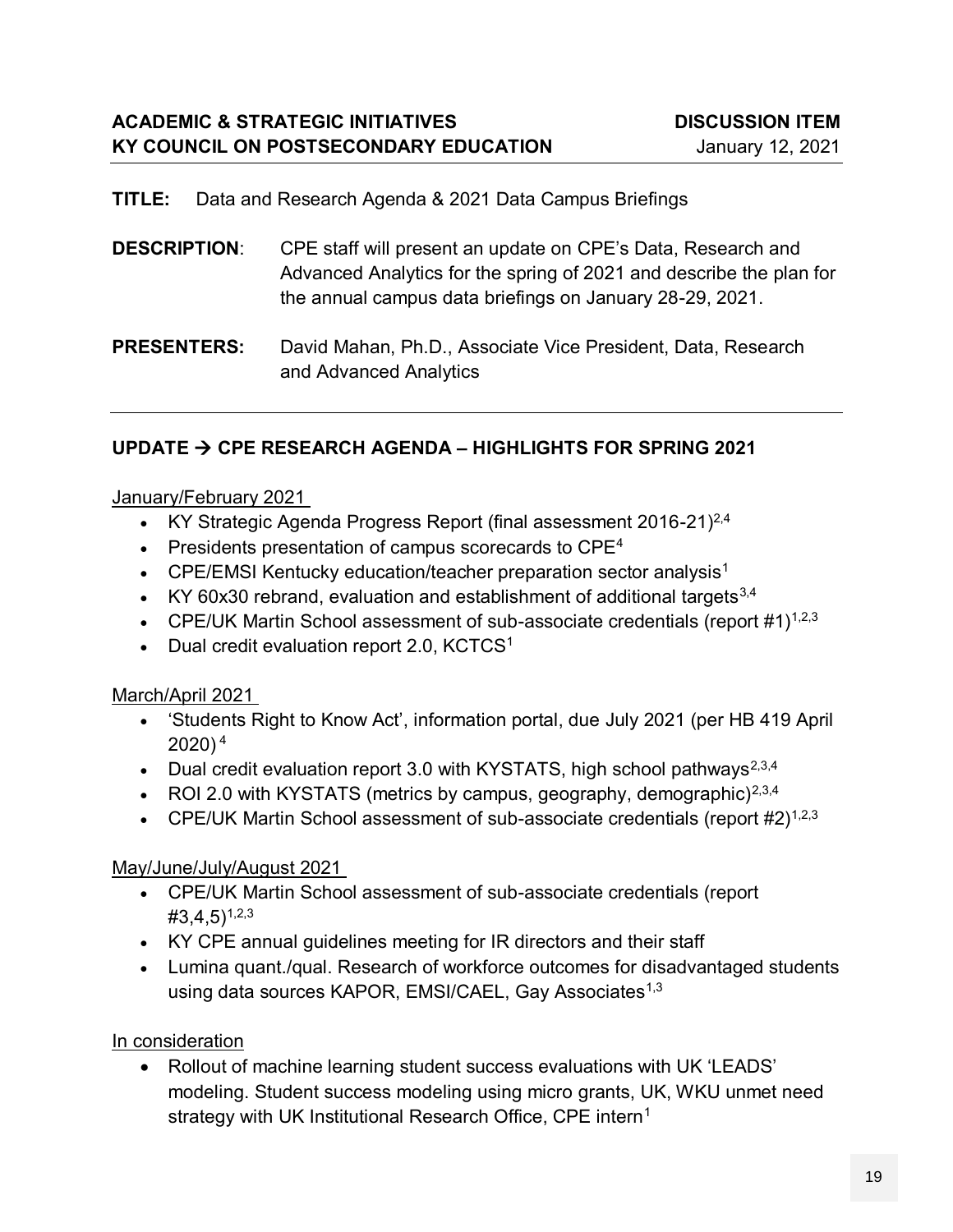- Survey and research KY online delivery offerings comparing KY to other states<sup>2,4</sup> NCSARA and KPEDS assessment of quantity of online students<sup>3</sup>
- Evaluation of KEES, CAP, KTG with KYSTATS, KHEAA<sup>1</sup>

#### *Notes.*

*Research manuscript<sup>1</sup> , White paper<sup>2</sup> , Research brief<sup>3</sup> , Data update/interactive dashboard CPE Data Center<sup>4</sup>*

#### **ANNUAL DATA BRIEFINGS – JANUARY 28-29, 2021**

Kentucky's public university and KCTCS presidents has been invited to present information to the CPE board during the January 28-29, 2021 meeting about campus progress on Strategic Agenda performance measures. These presentations are an important part of the accountability process, and a valuable opportunity for CPE members to ask questions and learn more about activities, progress, and challenges on your campuses.

University presentations are limited to 30 minutes each (KCTCS is limited to 60 minutes) to share highlights from the campus scorecards and answer questions. No Power Points are used. Institution level scorecards (prepared by the CPE) are used to facilitate the discussion. Each President will spend about 15 – 20 minutes on a high level overview, allowing the rest of the time for Q&A.

#### **January 28, 2021 – Day 1** (all times are ET)

| $1:00-1:30$ p.m. | <b>CPE Statewide Data Briefing</b>        |
|------------------|-------------------------------------------|
| 1:30-2:00 p.m.   | Kentucky State University Data Briefing   |
| 2:00-2:30 p.m.   | Eastern Kentucky University Data Briefing |
| 2:30-2:45 p.m.   | <b>BREAK</b>                              |
| $2:45-3:15$ p.m. | Murray State University Data Briefing     |
| $3:15-3:45$ p.m. | Morehead State University Data Briefing   |
| $3:45-4:15$ p.m. | Western Kentucky University Data Briefing |

#### **January 29, 2021 – Day 2** (all times are ET)

| 9:00-9:30 a.m.         | Northern Kentucky University Data Briefing             |
|------------------------|--------------------------------------------------------|
|                        | 9:30-10:00 a.m. University of Louisville Data Briefing |
|                        | 10:00-10:30 a.m. University of Kentucky Data Briefing  |
| 10:30-10:45 a.m. BREAK |                                                        |
|                        | 10:45-11:30 a.m. KCTCS Data Briefing                   |
| $11:30$ a.m.           | Debrief and Adjournment                                |
|                        |                                                        |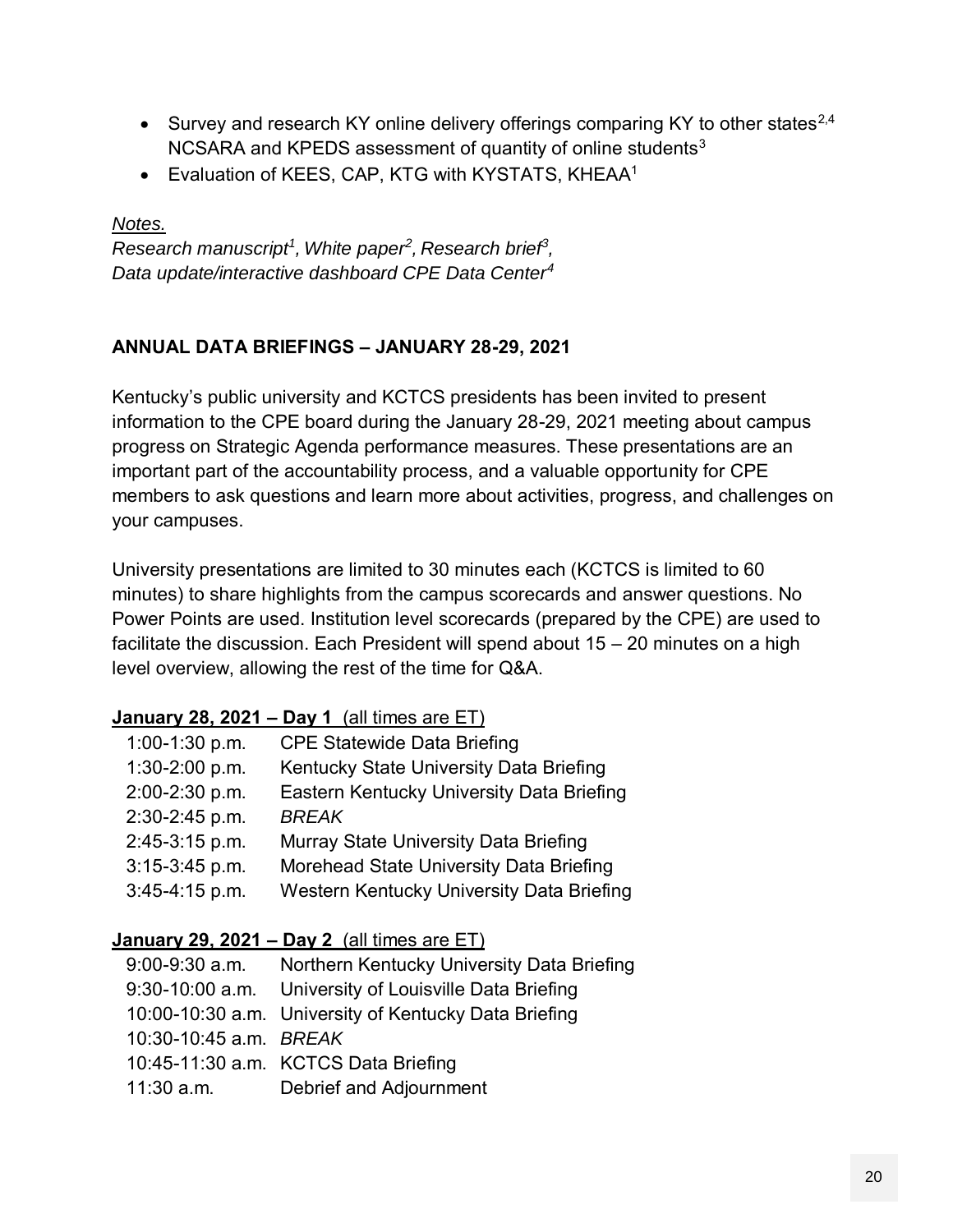### **CPE Key Performance Indicators (KPIs) Overview Updated January 2021**

#### *Graduation Rate*

- **Why is this measure important?** This measures the rate at which entering freshmen who attend full-time graduate within 150 percent of program length. This, in part, is a measure of the efficiency with which students' complete college and of how well students are persisting to a degree. A high value on this measure benefits a state in two important ways: 1) it leads to higher degree production and a better educated citizenry, and 2) the postsecondary pipeline is functioning better - students are moving through the pipeline at higher rates allowing more room for others to enter. This statistic does not account for transfers across institutions or part time students at time of entry.
- **What is the technical definition?** First-time, full-time credential-seeking students entering in the fall semester (or entering in the summer and returning in the fall), who graduate with a credential within six years (bachelor's degree) or three years (associate degree or certificate) from institution of entry, total and disaggregated by low-income and under-represented minority status. In terms of understanding which academic years this measure covers, a cohort is created in the fall/summer and tracked the specified period. i.e. the public universities create a student cohort beginning in summer/fall of 2014 which is tracked through the summer 2020 (6 years) and reported as the 2019-20 6-year graduation rate (150% of time for a bachelor's degree program). The 2-year public institutions create a cohort in the summer/fall 2014 and track through the summer of 2020 reported as the 2019-20 3-year graduation rate (150% of time for an association degree program).
- **How do we compare with national and regional performance?** According to the National Center for Education Statistics, the average bachelor's graduation rate for public universities is 60% and the average rate for states in Southern Regional Education Board (SREB) in 57%. The national average for 2-year public institutions is 25% and for SREB is 22%.
- **Key questions to consider**:
	- Are campuses making significant progress towards their targets? Is so, what strategies have they employed? If not, what are the barriers?
	- Are campuses closing gaps between overall graduation rates and low-income, underrepresented minority student rates?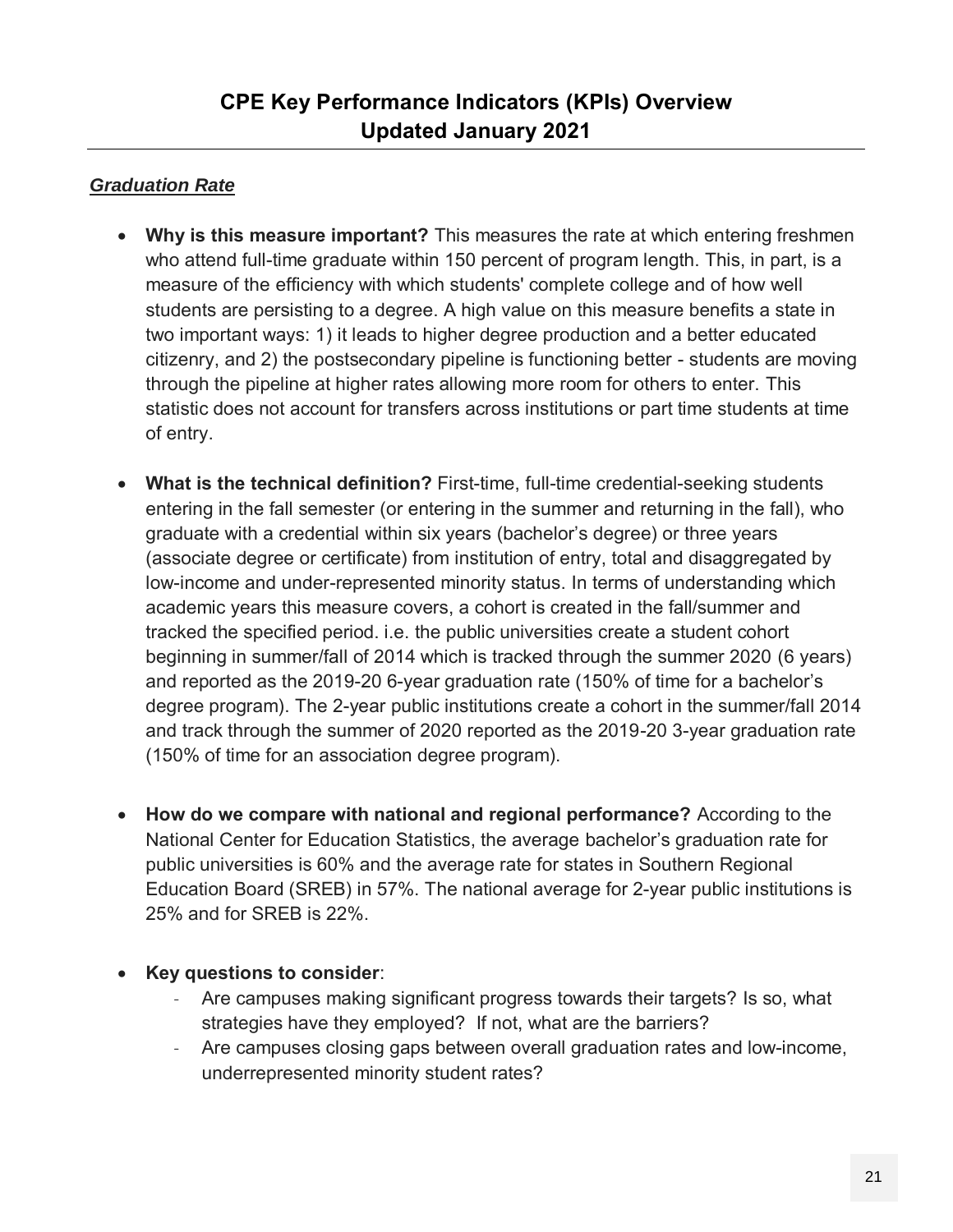#### *Completion Rate*

- **Why is this measure important?** Unlike graduation rates, which only count graduations from the institution where the students begin their studies, completion rates provide a more holistic measure of student success. This measure captures the college completion of students at any public/private university or college within the Commonwealth, regardless of where they began their program. Like graduation rates, strong performance on this measure benefits the state by leading to higher degree production and improved educational levels across the state. Unlike graduation rates, this statistic does account for transfers across institutions.
- **What is the technical definition?** First-time, full-time credential-seeking students entering in the fall semester (or entering in the summer and returning in the fall), who graduate with a credential at any time from a Kentucky public/private university or college in 6 years for a bachelor's degree and within three years for an associate degree or certificate. Note, campuses were not asked to set targets for this metric. National comparison benchmarks are included in the state-wide scorecard.
- **Key questions to consider**:
	- Are completion rates improving? Is so, what strategies have they employed? If not, what are the barriers?
	- Are completion rates significantly different than graduation rates? If so, what is the cause?

#### *First to Second Year Retention Rate*

- **Why is this measure important?** Students are more likely to drop out of postsecondary education during the first year than any other time. If a state can implement policies that help to increase retention rates either within institutions or through transfer, the likelihood of students persisting to graduation is far greater.
- **What is the technical definition?** Percentage of first-time, full-time bachelor's degree-seeking students entering in the fall semester (or entering in the summer and returning in the fall), who return to the same institution to continue their studies the following fall, total and disaggregated by low-income and underrepresented minority status. For the 2-year public institutions, students who successfully complete a credential in the first year but do not return in the second year are counted as retained.
- **How do we compare with national and regional performance?** According to the National Center for Education Statistics, the national average retention rate for public universities is 81.2% and for 2-year public institutions is 61.9%.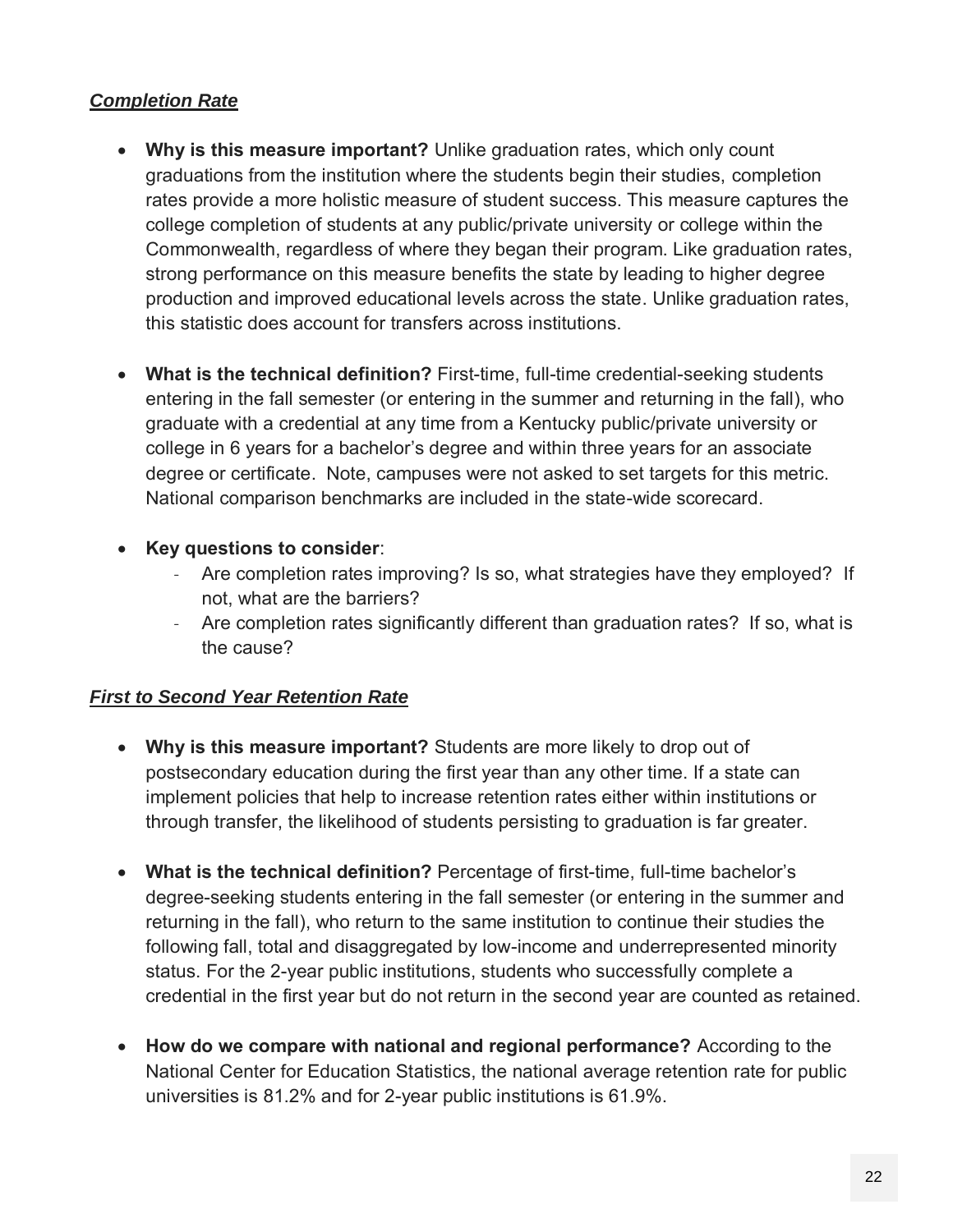- **Key questions to consider**:
	- Are campuses making significant progress towards their targets? Is so, what strategies have they employed? If not, what are the barriers?
	- Are campuses closing gaps between overall retention rates and low-income, underrepresented minority student rates?

#### *Credentials Awarded*

- **Why is this measure important?** Like graduation and completion rates, this measure captures the overall performance of institutions getting students to the finish line and completing their programs of study. The number of credentials awarded is closely related to enrollment. However, the number degrees awarded can be increased by more high school students transitioning to college and by university strategies to improve retention and time to degree. Improved performance on this measure contributes to increased educational attainment, a stronger workforce, and improved opportunity for Kentucky citizens.
- **What is the technical definition?** Yearly production calculated by counting total number of credentials conferred (which is a duplicated student headcount) from July 1st to June 30th.

#### **Key questions to consider**:

- Are campuses making significant progress towards their targets? If so, what strategies have they used? If not, what are the barriers?
- Is production growth equal to or exceeding 1.7% average annual growth rate (AAGR), which is the projected AAGR needed for state level progress towards the KY attainment goal (60% of KY residents will have a postsecondary credential by year 2030).
- Are underrepresented minority and low-income yearly degree counts keeping pace with overall degree growth?

#### *Undergraduate Enrollment*

 **Why is this measure important?** Enrollment is a critical measure for each institution because it determines program demand and affordability within its service region and beyond. The measure is assessed by disaggregating first-time and adult students, which reflects high school graduates' interest in an institution and degree program, as well as adults' interest in pursuing additional workforce preparation. Enrollment numbers create the student pipeline for degree production, which contributes to increased KY educational attainment, a stronger workforce, and improved opportunity for Kentucky citizens.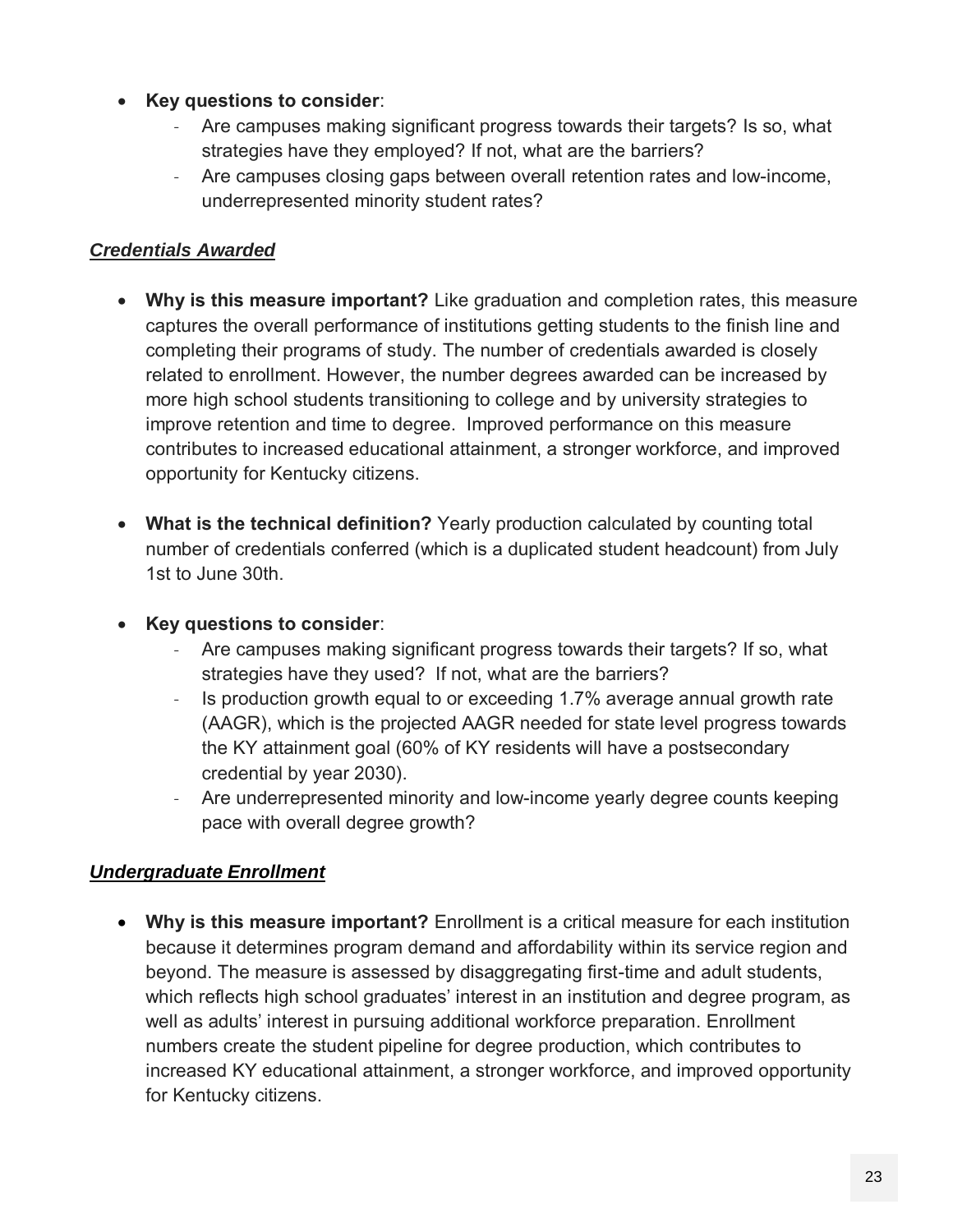- **What is the technical definition?** An unduplicated undergraduate headcount on fall census day, disaggregated by underrepresented minority, adult, and first-time students. Note, campuses were not asked to set targets for this metric.
- **Key questions to consider**:
	- Are enrollment trends for each campus similar to state level trends?
	- What factors influence first-time and adult enrollment?
	- Are underrepresented minority counts following overall enrollment trends?

#### *Average Number of Credit Hours at Graduation*

- **Why is this measure important?** This measure is an efficiency assessment for degree completion. Increasing time and credit hours to complete any degree creates a higher risk for dropping out and adds to the overall costs to students and families. Campuses are making efforts to reduce students' credit hours completed but not used toward required curriculum. Examples of these credits include remedial coursework, transfer credit hours not accepted for major, and credit hours not used toward degree completion after change of major.
- **What is the technical definition?** Average credit hours earned by bachelor's degree graduates at four-year KY institutions and associate degree graduates at two-year KY colleges in KCTCS. Note, 120 academic credit hours are required for completion of a bachelor's degree and 60 hours for an associate degree.

#### **Key questions to consider**:

- Are campuses making significant progress towards their targets? If so, what strategies have they used? If not, what are the barriers?
- Are averages trending downward closer to 120 and 69, which shows progress in decreasing unneeded credit hours and expenses?
- For possible discussion (not presented on campus scorecards), do barriers vary by KY campus in terms of specific populations (for example transfer students) or specific academic programs?

#### *Average Net Price*

 **Why is this measure important?** Average Net Price is the most commonly used measure of affordability because it is standardized to calculate costs per student on every college campus. Net Price is often compared to "sticker price," a number that does not take into account the grants and scholarships students receive that offset the total cost. The metric provides an overarching 'view' to be monitored, analyzed and addressed accordingly.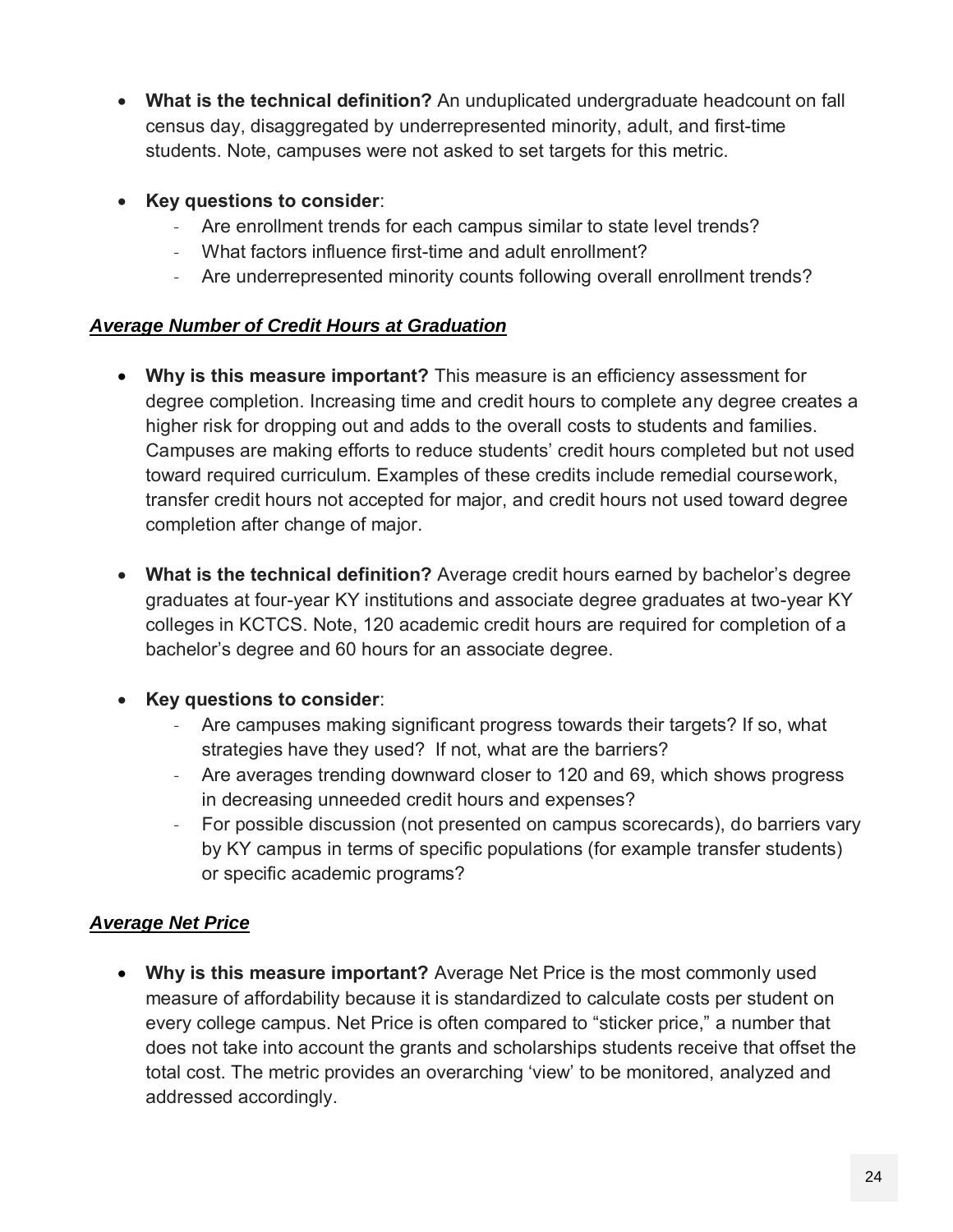- **What is the technical definition?** The total cost of education for a first‐time, full‐time undergraduate student, minus any grant or scholarship aid. Average institutional net price is generated by subtracting the average amount of federal, state/local government, or institutional grant and scholarship aid from the total cost of attendance. Total cost of attendance is the sum of published tuition and required fees (lower of in‐ district or in‐state for public institutions), books and supplies, and the weighted average for room and board and other expenses. This is a federal government metric.
- **How do we compare with national and regional performance?** The national and the Southern Regional Education Board (SREB) average net price for four-year public colleges and universities was \$14,200 in 2016-17. The national average net price for two-year public colleges and universities was \$7,200 in 2016-17 and was \$6,900 for the SREB. Note, campuses were not asked to set targets for this metric.

#### **Key questions to consider**:

- While price is increasing on most campuses, do averages remain below national and SREB benchmarks?
- Do trends in average net price vary by students' family income? (For possible discussion, but note this question does not contain data on campus scorecards. The federal system groups students by yearly family income: \$0-30K, \$30-48K, \$48-75K, \$75-\$110K, \$110K or higher).

#### *Progress of Underprepared Students in Math and English*

- **Why is this measure important?** Students entering Kentucky institutions not qualifying as college ready ("under-prepared") are among the highest risk students for dropping out. These students are more likely to be minority, low-income or firstgeneration college student. Campuses have developed innovative programs, support systems and alternative pathways for underprepared students. This metrics assesses the effectiveness of these efforts and resource allocations.
- **What is the technical definition?** Percentage of first-time, full-time, credentialseeking undergraduates underprepared in English or mathematics who complete a credit-bearing course in that subject by the end of the fall semester a year after entry. Denominator: First‐time, full‐time undergraduate degree and credential‐seeking students who were underprepared in English or Math (statewide college readiness standards incorporate all entrance exams used in the admissions process and all placement exams taken on campus) at entry (summer/fall semester). Numerator: the number who successfully completed at least one non‐developmental course during the summer, fall, spring, or following summer /fall semester in English or Math. Successful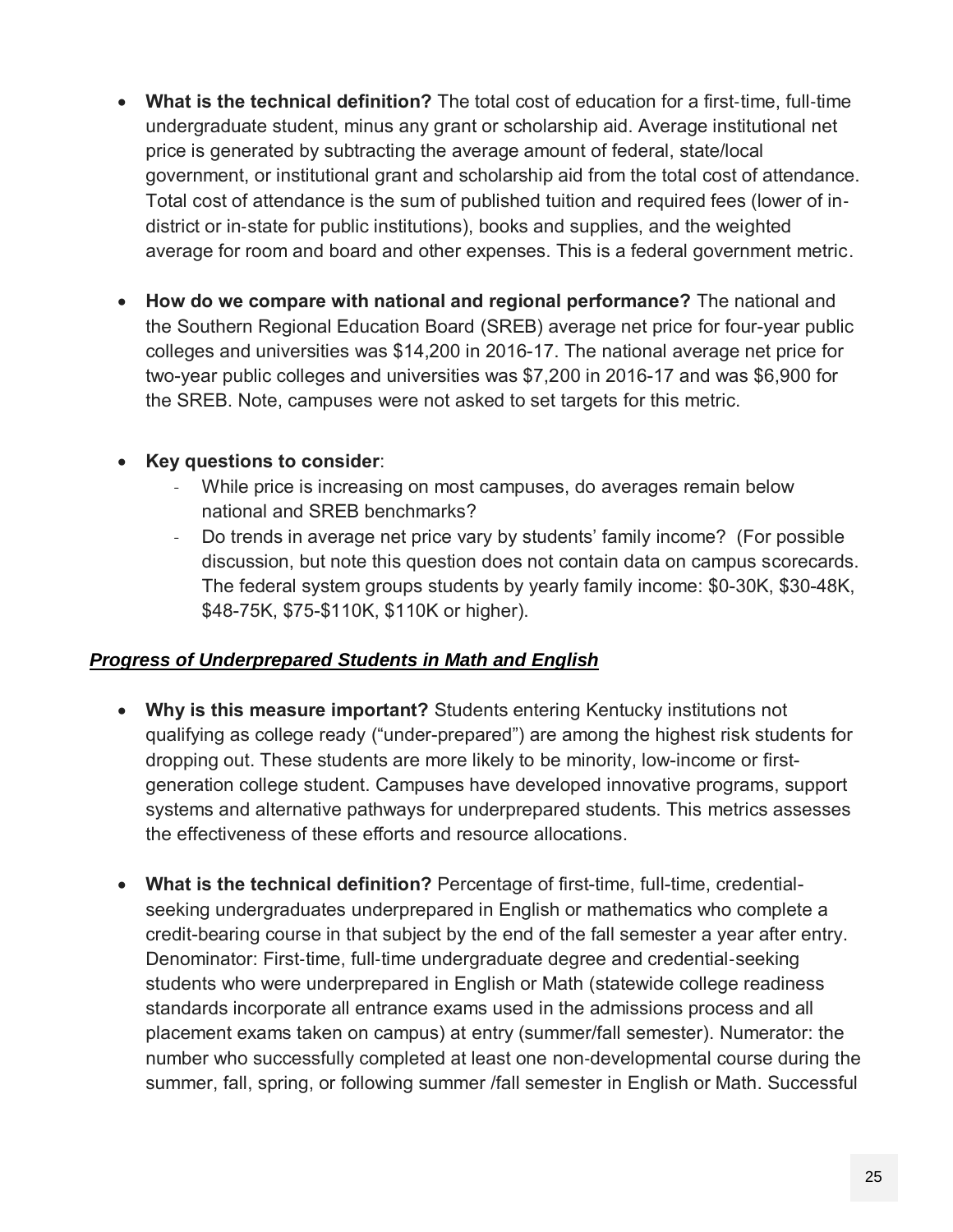course completion is defined as having a CPE standardized grade of A, B, C, D or P. There is no comparable national or regional data on this measure.

#### **Key questions to consider:**

- In the academic year 2016-17, KY public institutions began implementing a corequisite model of developmental education to replace traditional remediation pathways for underprepared students. How is this strategy helping campuses beginning to trend higher on this measure?
- More Kentucky students are testing "college-ready." Has this changed the way campuses are providing support to their shrinking underprepared populations? Are they implementing more focused support systems?

#### *Appendix: Description of Student Populations*

Underrepresented Minority Student (URM): Black, American Indian or Alaskan Native, Hispanic or Latino, Native Hawaiian or Other Pacific Islander, and two or more races.

Low-Income Student (LI): A student who received a Pell grant during any time during his/her first year of undergraduate studies.

Adult Student: Working age student, 25-64 years of age.

First-Time Student: A student is to be identified as a first-time student if she has graduated from high school and has not previously earned credits in the degree level for which he/she is enrolled unless the credits were earned before graduation from high school.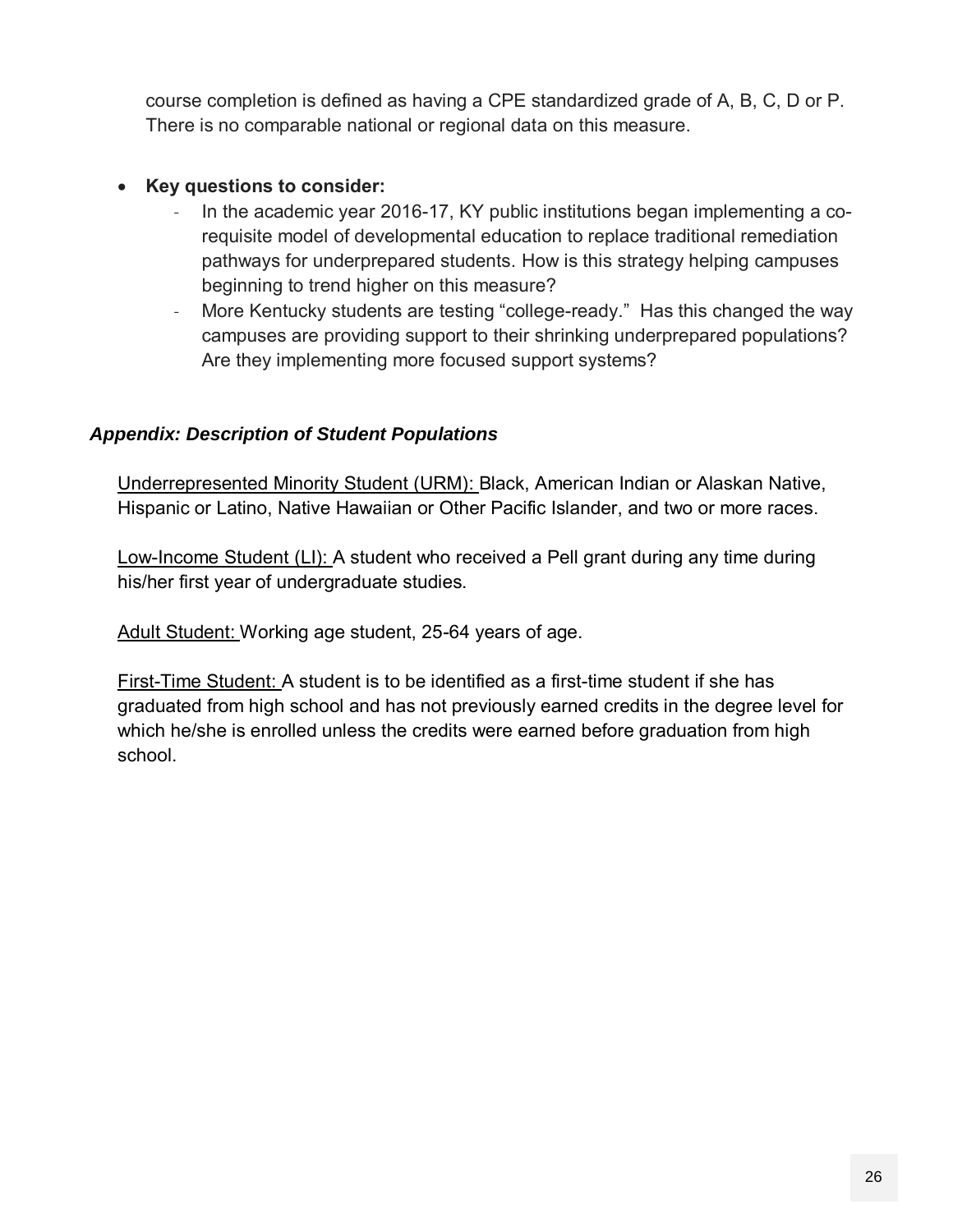

## **2016-21 Statewide Strategic Agenda for postsecondary education**

Objective 1. Improve the diversity and inclusiveness of Kentucky's campuses through the statewide diversity planning process and related initiatives.



Objective 2. Partner with Kentucky's P-12 system to increase the number of students ready to enter a postsecondary degree or certificate program.

Objective 3. Increase participation in postsecondary education, particularly among traditionally underserved populations.

Objective 4. This objective, regarding Kentucky Adult Education, was removed in the revision of June 2019

Objective 5. Expand financial access to postsecondary education.



Objective 6. Increase persistence and timely completion for all students at all levels, particularly for low-income and underrepresented minority students.

Objective 7. Increase the number of KCTCS students who complete career-oriented certificates and associate degree programs and successfully transfer to four-year institutions.

Objective 8. Promote academic excellence through improvements in teaching and learning.



Objective 9. Improve the career readiness and employability of postsecondary education graduates.

Objective 10. Increase basic, applied, and translational research to create new knowledge, accelerate innovation, and promote economic growth.

Objective 11. Expand regional partnerships, outreach and public service that improve the health and quality of life of Kentucky communities.

27